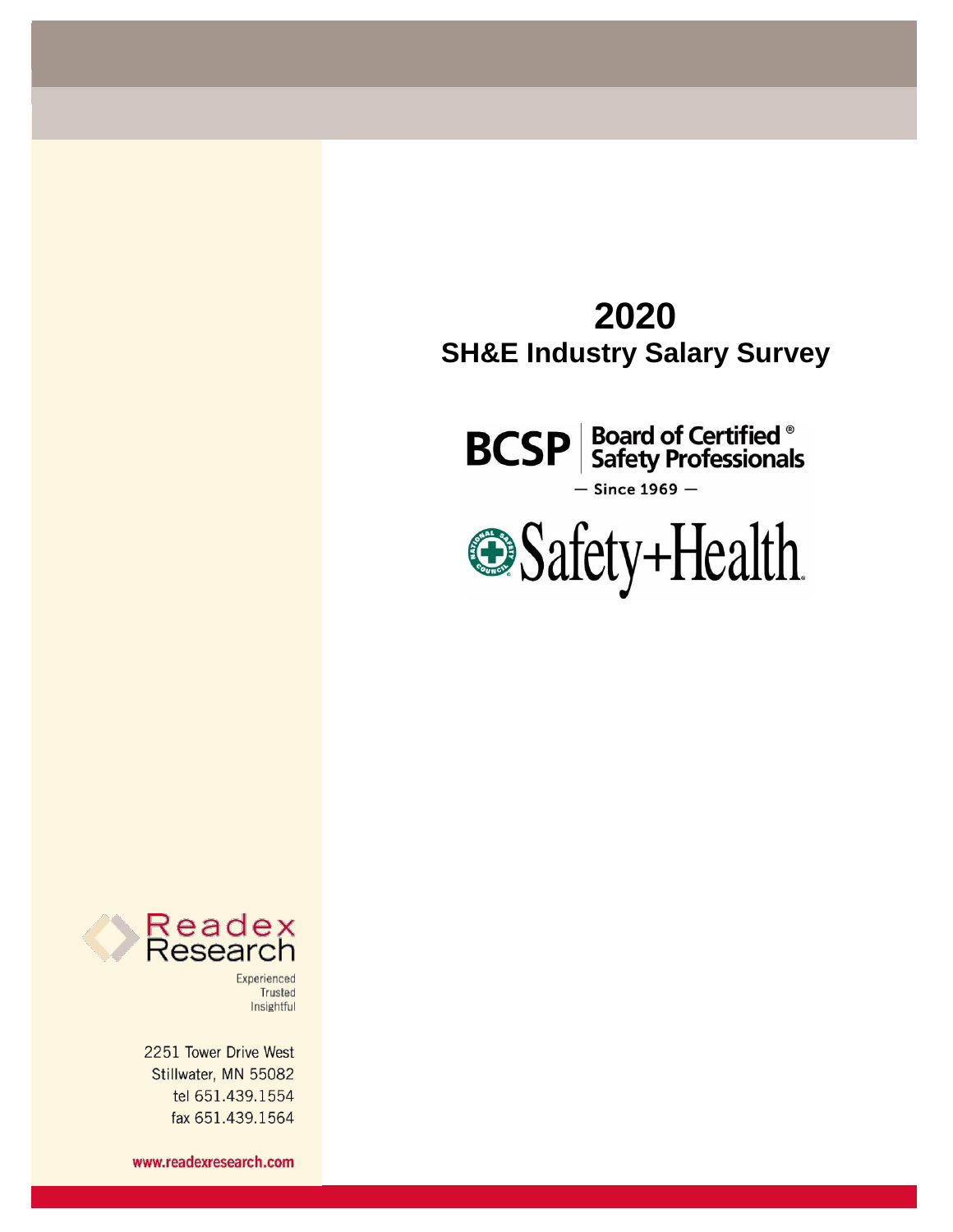## **CONTENTS**

| Findings                                                       |  |
|----------------------------------------------------------------|--|
| Compensation                                                   |  |
|                                                                |  |
|                                                                |  |
|                                                                |  |
|                                                                |  |
|                                                                |  |
|                                                                |  |
| Proportion Whose Compensation is Tied to Safety Performance  9 |  |
| <b>Benefits</b>                                                |  |
|                                                                |  |
|                                                                |  |
|                                                                |  |
| <b>Organization Profile</b>                                    |  |
|                                                                |  |
|                                                                |  |
|                                                                |  |
|                                                                |  |
|                                                                |  |
| <b>About Their Work</b>                                        |  |
|                                                                |  |
|                                                                |  |
|                                                                |  |
|                                                                |  |
|                                                                |  |
|                                                                |  |
|                                                                |  |
|                                                                |  |
|                                                                |  |
|                                                                |  |
|                                                                |  |
|                                                                |  |
| Professional Profile                                           |  |
|                                                                |  |
|                                                                |  |
|                                                                |  |
|                                                                |  |
|                                                                |  |
|                                                                |  |
| Demographics                                                   |  |
|                                                                |  |
|                                                                |  |
|                                                                |  |
|                                                                |  |
|                                                                |  |

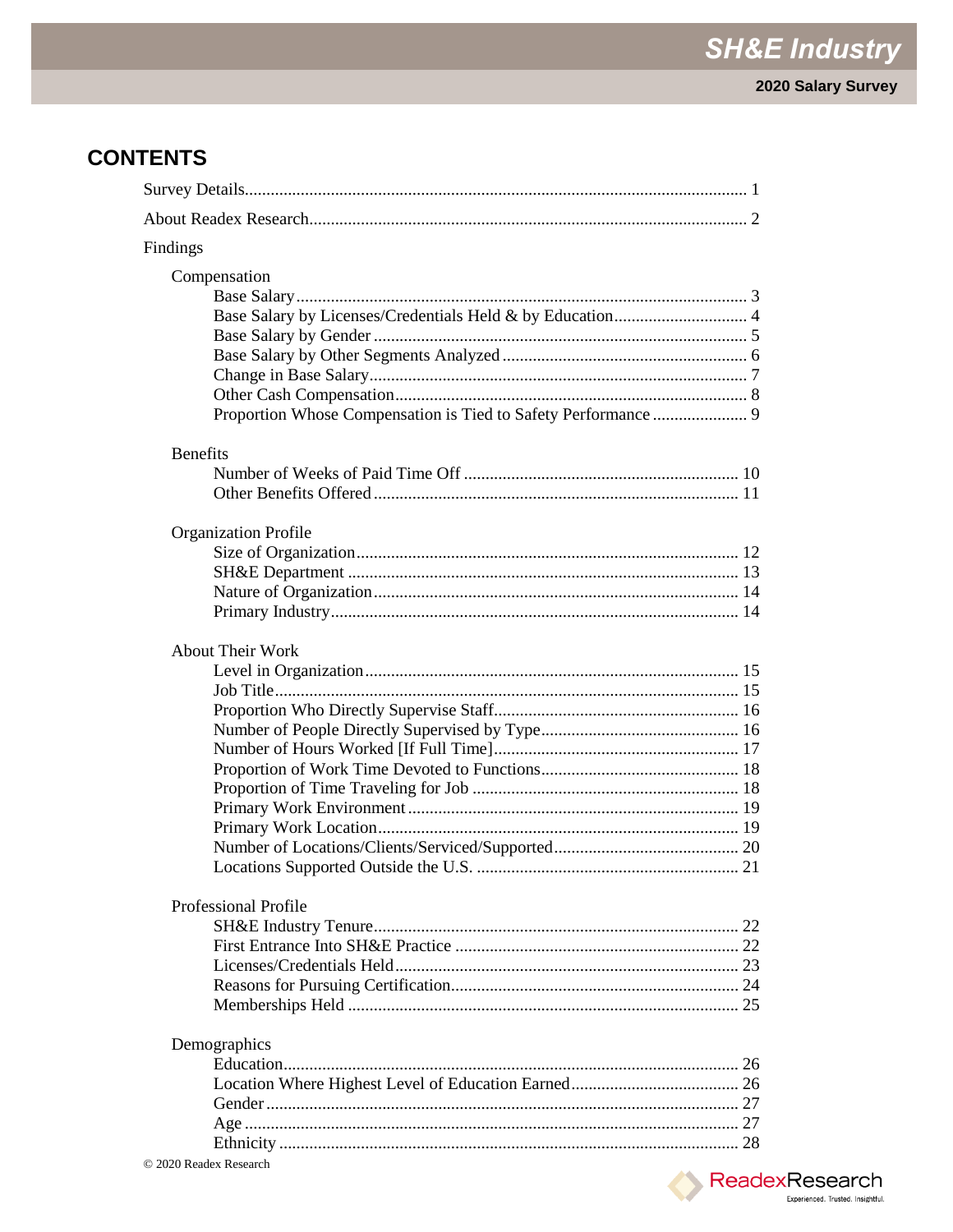### **SURVEY DETAILS**

#### **Purpose**

In a partnership between the Board of Certified Safety Professionals (BCSP) and the National Safety Council (NSC), the purpose of this research project was to better understand compensation trends among Safety, Health, and Environmental (SH&E) professionals.

#### **Method**

The survey sample was selected by Readex Research from lists of contacts provided by each of the partnering organizations, as follows:

- 42,753 emailable BCSP active certification holders (CSP, SMS, ASP, OHST, CHST, STS, STSC, CET, and/or GSP), excluding those who opted out of special offers and those classified as retired.
- 20,311 emailable safety professionals who are NSC members, excluding those who opted out of special offers and those classified as retired.

The 37-question survey was designed collaboratively by BCSP and Readex. Programming/hosting of the survey website and data collection/tabulation were handled by Readex.

Readex emailed the sample on April 22, 2020 in the name of BCSP's Chief Executive Officer and NSC's President and CEO. Reminder emails were sent to non-respondents on April 28 and May 1. It was mentioned in the email correspondence that an online salary calculator would be available for use by each organization's members and/or certificants, and that results would be published in the November 2020 issue of *Safety+Health* Magazine.

The survey was closed for tabulation on May 6 with 9,225 responses—a 15% response rate. To best represent the audience of interest, results are based on the 8,909 respondents who indicated they were employed (full time, part time, or self-employed) as of January 1, 2020. The margin of error for percentages based on all 8,909 usable responses is ±1.0 percentage points at the 95% confidence level. The margin of error for percentages based on smaller sample sizes will be larger.

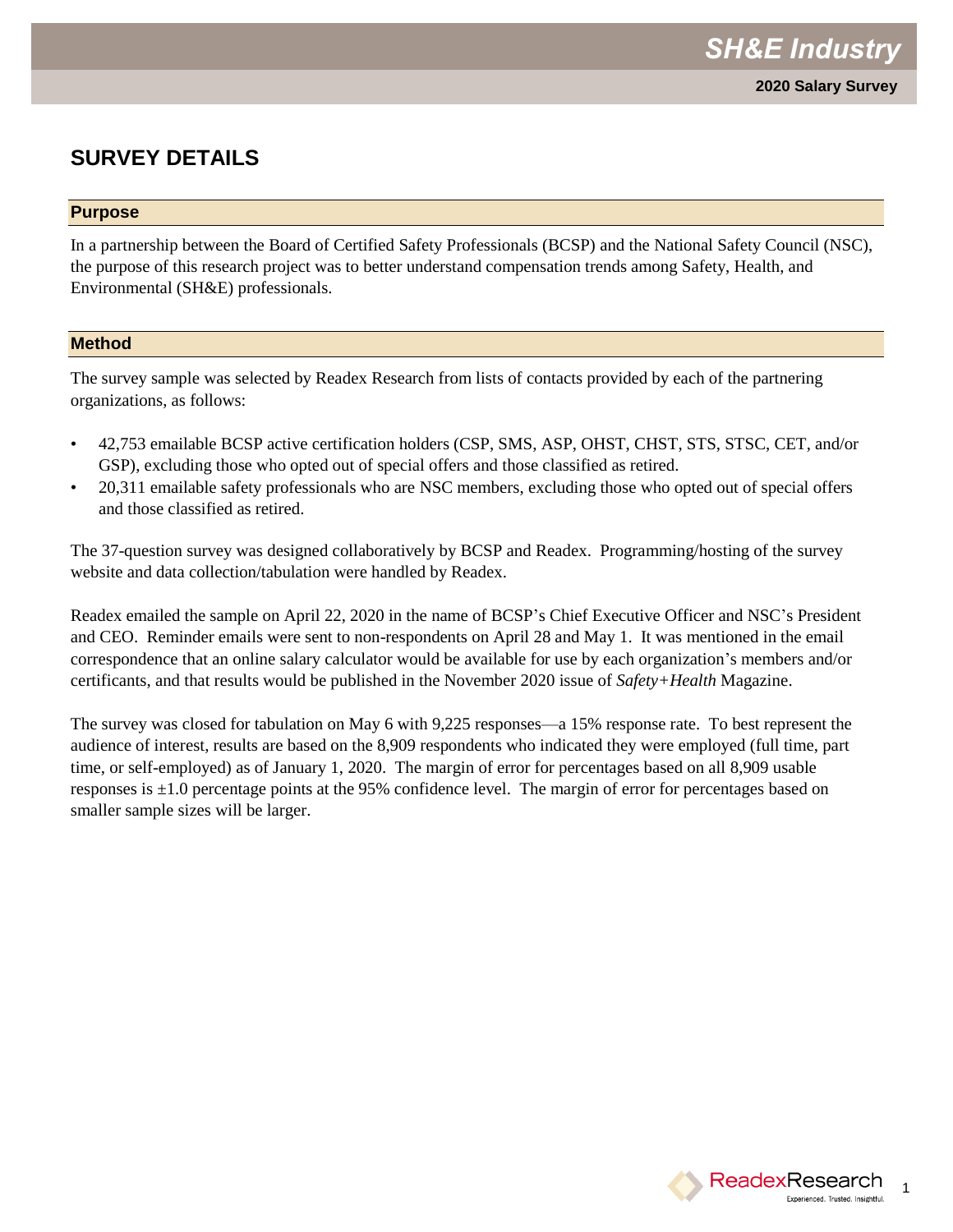## **ABOUT READEX RESEARCH**

Readex Research is a nationally recognized independent research company located in Stillwater, Minnesota. Its roots are in survey research for the magazine publishing industry, but specialization in conducting high-quality survey research (by mail and/or the Internet) has brought clients from many other markets, including associations, corporate marketers and communicators, and government agencies. Since its founding in 1947, Readex has completed thousands of surveys for a lengthy and diverse list of clients.

As a full-service survey research supplier, Readex provides in-house processing of all phases of each project (traditional mailing, broadcast emailing, and data processing) to ensure complete control over project quality and schedule. Analytical capabilities include a range of multivariate statistics and modeling techniques, in addition to the more traditional stub-and-banner tabulations.

This survey was conducted and this report was prepared by Readex in accordance with accepted research standards and practices.

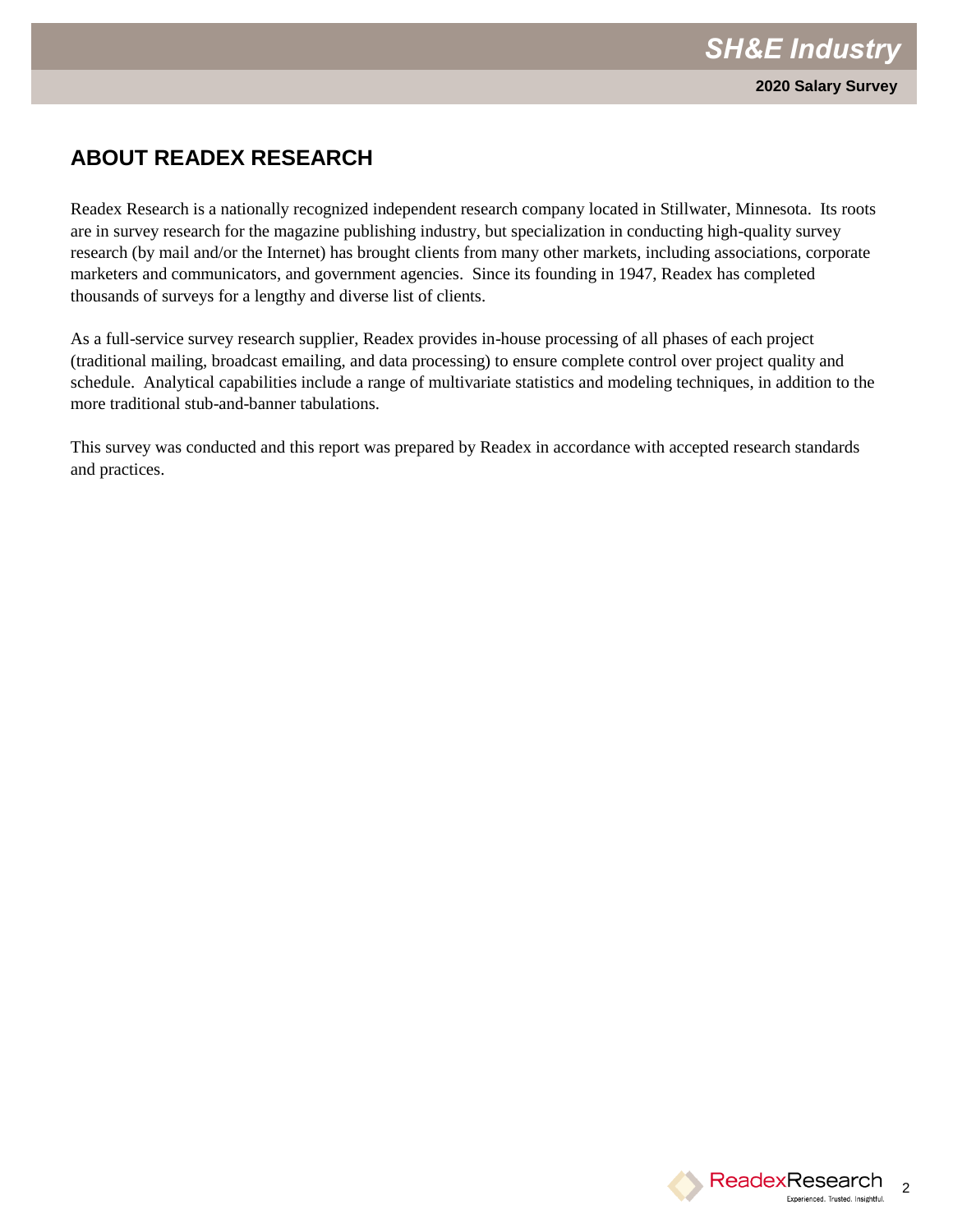Nine in ten SH&E professionals<sup>1</sup> (92%) indicated they were employed full time as of January 1, 2020. The median<sup>2</sup> annual base salary for this group as of that date was \$98,000 (in U.S. dollars).

Among all employed respondents, 4% indicated they are located outside the U.S. and Canada. Full-time employees in these other countries typically earn less than those in the U.S. and Canada, at a median of \$48,000.

#### **Base Salary**

l

*As of January 1, 2020, what was your annual base salary (in U.S. dollars)? Please include only the regular salary/wage paid for your primary position. EXCLUDE earnings from other work, overtime pay, commissions, bonuses, incentive pay, profit sharing, retirement benefits received, and the monetary value of other benefits. If you are self-employed, please fill in the annual salary/draw you intend to pay yourself, not total enterprise revenues of lump sum profit distributions.*

base: 8,492 respondents employed full time; those in each segment (fill-in answers)





<sup>&</sup>lt;sup>2</sup> A median is considered the "typical" response. It is the value that lies at the middle of a distribution: that is, 50% of the values are above it and 50% are below. Unlike the mean, it is not influenced by extreme values. Base salaries at other percentiles  $(10^{th}, 25^{th}, 75^{th}, \& 90^{th})$  are presented in the Base Salary & Other Cash Compensation Percentiles section of this report.



<sup>&</sup>lt;sup>1</sup> For these purposes, "SH&E professionals" refers to the survey respondents from the BCSP and NSC lists as described in the Survey Details.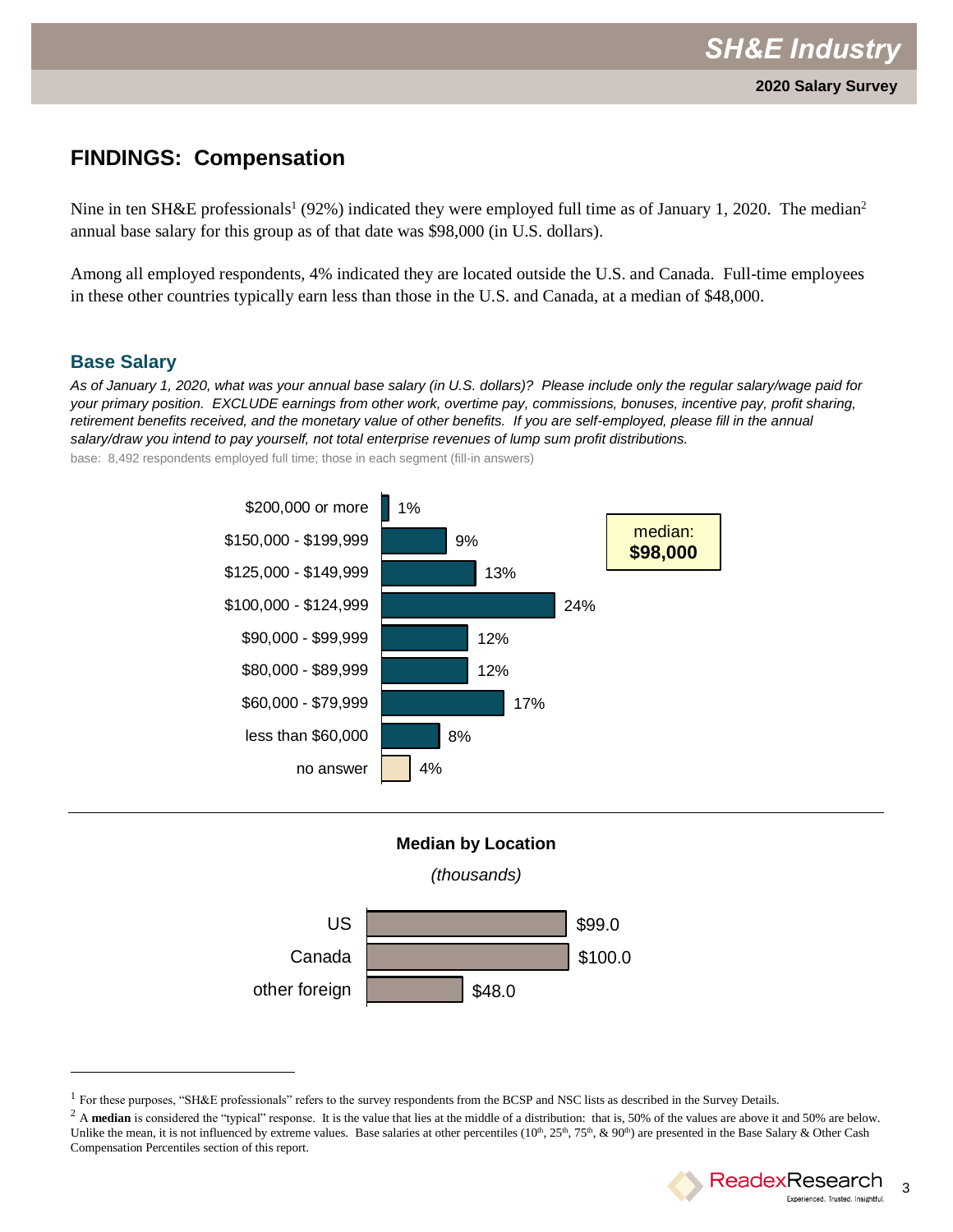Full-time SH&E professionals with at least one of 14 particular licenses/credentials (ASP, CDGP, CHMM, CHMP, CHST, CIH, CIT, CSP, GSP, OHST, SMS, STSC, STS, and/or TSP) typically earn \$17,700 more per year than those with none of these licenses/credentials (\$100,000 versus \$82,300).

BCSP's CSP credential adds \$12,000 to the median base salary for all full-time SH&E professionals, and it adds \$27,700 to the median compared with the salaries of those who have none of the 14 aforementioned licenses/credentials.

Similar to certification, formal education also correlates positively with base salary. For example, those with a Doctoral degree typically earn \$13,500 more annually than those with a Master's degree and \$25,500 more than those with a Bachelor's degree.

### **Base Salary by Licenses/Credentials Held & by Education**

*As of January 1, 2020, what was your annual base salary (in U.S. dollars)?*  base: 8,492 respondents employed full time; those in each segment (fill-in answers)



#### **median (thousands)**

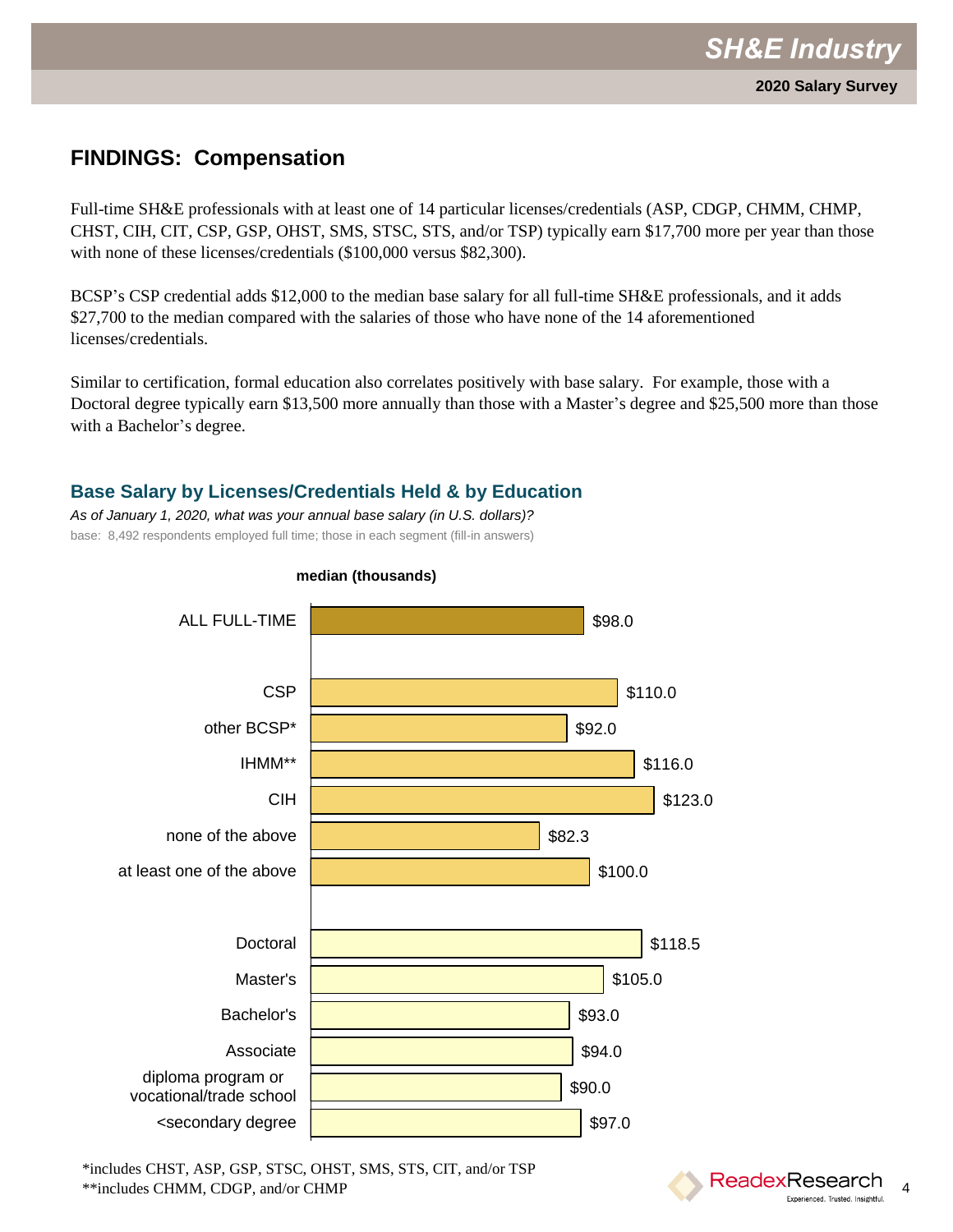There is a discrepancy in median base salary by gender, with males earning \$10,000 more annually than females. However, their profiles may help explain at least some of the difference. Males tend to have longer industry tenure, hold higher level positions in their organizations, and/or are more likely to directly supervise other staff.

#### **Base Salary by Gender**

*As of January 1, 2020, what was your annual base salary (in U.S. dollars)?*

base: 8,492 respondents employed full time; those in each segment (fill-in answers); employed respondents for Differences in Profile by Gender



## **Differences in Profile by Gender male female** industry tenure (median) 15 years 13 years director/manager/chief/department head 28% 23% professional 37% 45% directly supervise other staff and the control of 49% 36%

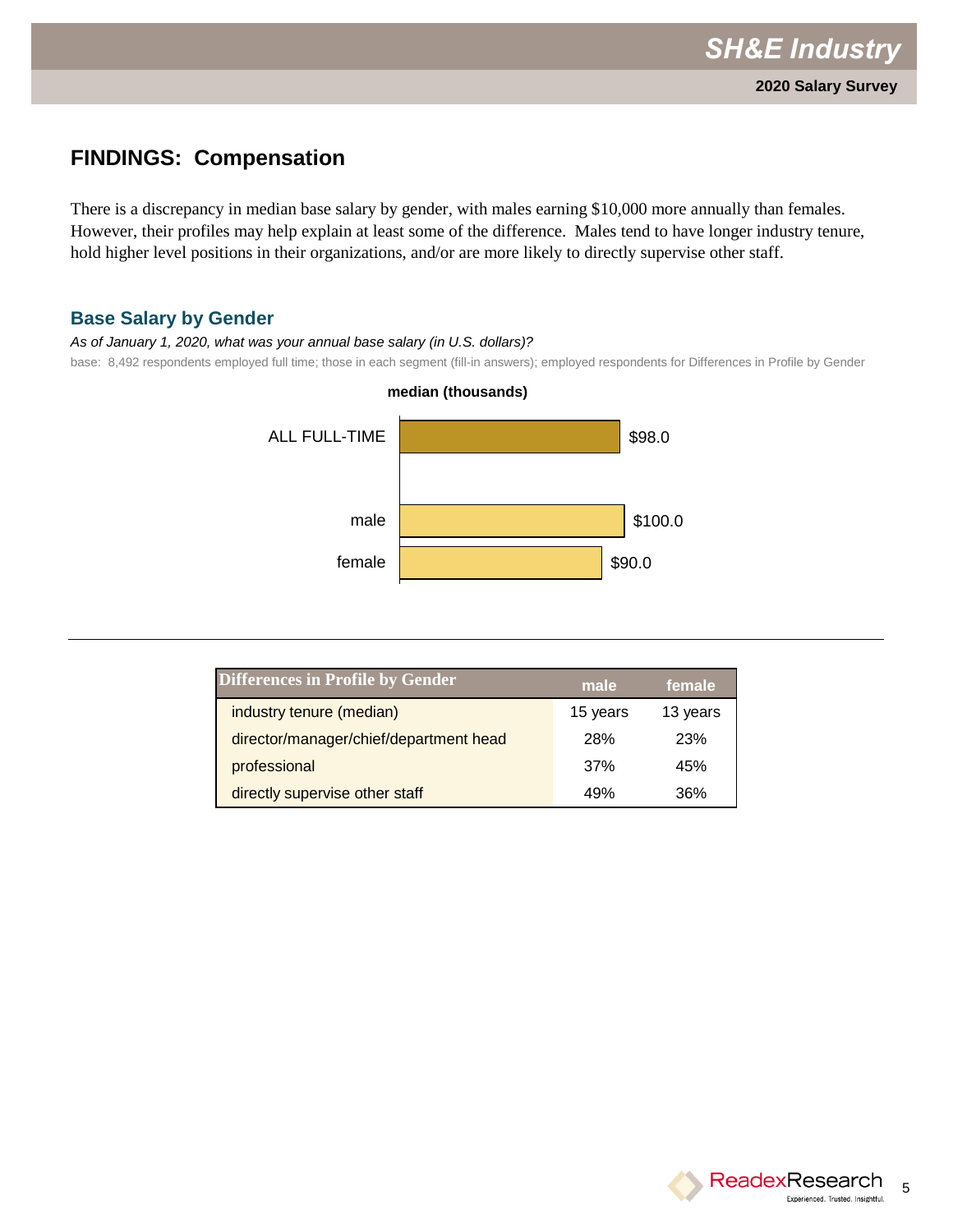As might be expected, the median base salary correlates positively with industry tenure. It also correlates with the number of SH&E professionals employed by the organization and the number of employees directly supervised.

Additionally, those with titles of director, manager, chief, or department head typically earn \$6,000 more annually than those employed as branch/division/area/regional managers or supervisors, who typically earn at least \$9,000 more than professionals or consultants.

#### **Base Salary by Other Segments Analyzed**

*As of January 1, 2020, what was your annual base salary (in U.S. dollars)?* base: 8,492 respondents employed full time; those in each segment (fill-in answers); employed respondents for Differences in Profile by Gender



**median (thousands)**

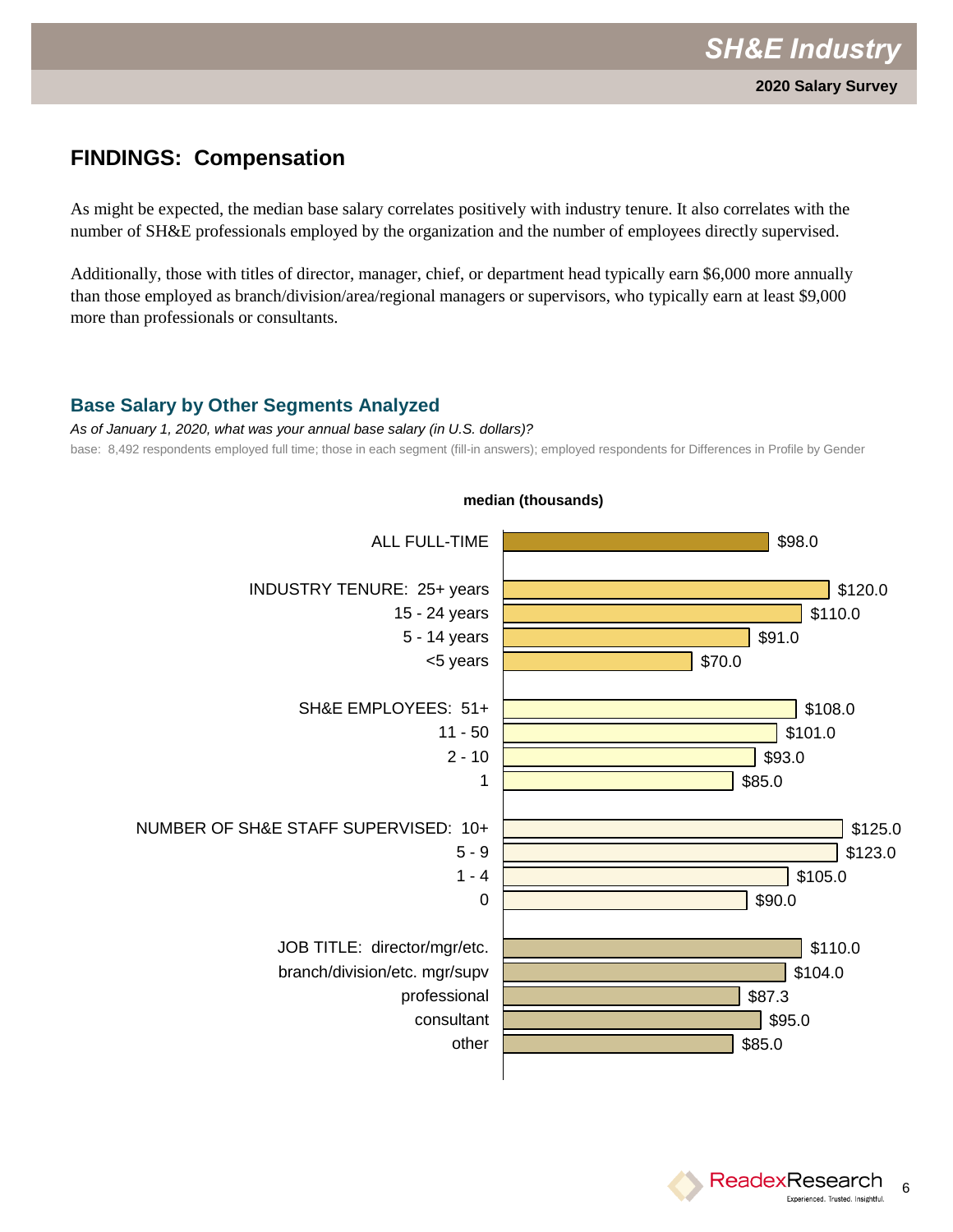Compared with one year previous, the typical SH&E professional who was employed full time saw a 3% increase in base salary as of January 1, 2020. Only 2% reported a decrease in their base salary; 69% reported an increase; 19% no change. Because they couldn't compare, those who were not in the same position one year ago were not included in the median calculation.

### **Change in Base Salary**

*Compared with one year previous, how has that base salary changed?* base: 8,492 respondents employed full time (fill-in answers)



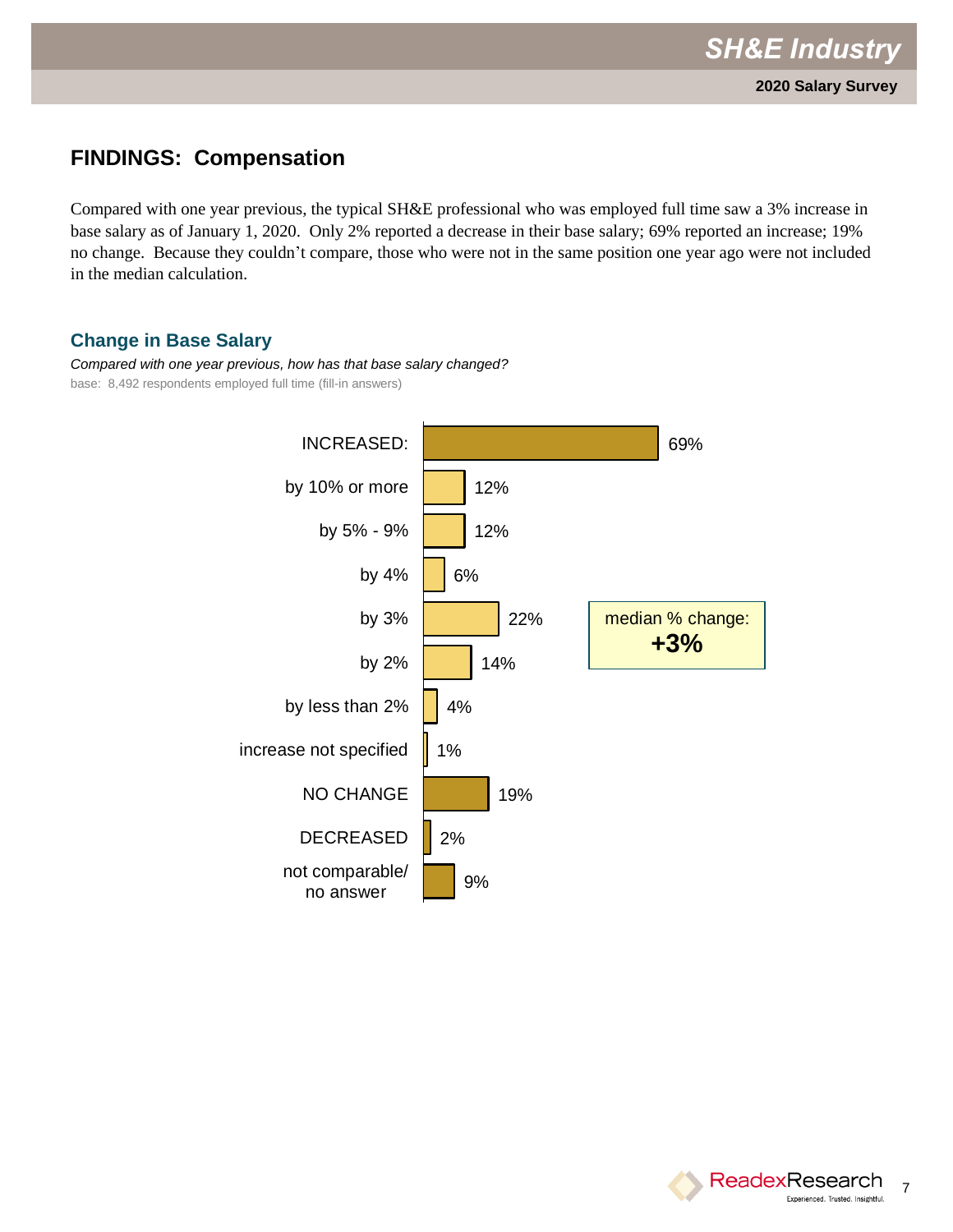Approximately two in three SH&E professional employed full time (64%) were eligible to receive other cash compensation beyond their base salary in the 12 months prior to January 1, 2020. Among those who were eligible, the median value received was \$7,500. Considering all full-time respondents (not just those eligible), the median drops to \$3,000.

Eligible SH&E professionals at larger organizations (in terms of the number of SH&E employees) typically received higher amounts of additional cash than those at smaller organizations. And, job title also makes a difference in additional cash received, with directors/managers/chiefs/department heads and branch/division/area/regional managers/supervisors typically receiving more than professionals and consultants.

#### **Other Cash Compensation**

*Whether or not you received any, were you eligible to receive other cash compensation beyond your salary in the 12 months prior to January 1, 2020? Other cash compensation would include bonuses, commission, incentive pay, overtime, profit sharing, and deferred compensation.* 

base: those employed full time who were eligible to receive other cash compensation; those in each segment (fill-in answers)



#### **median (thousands)**

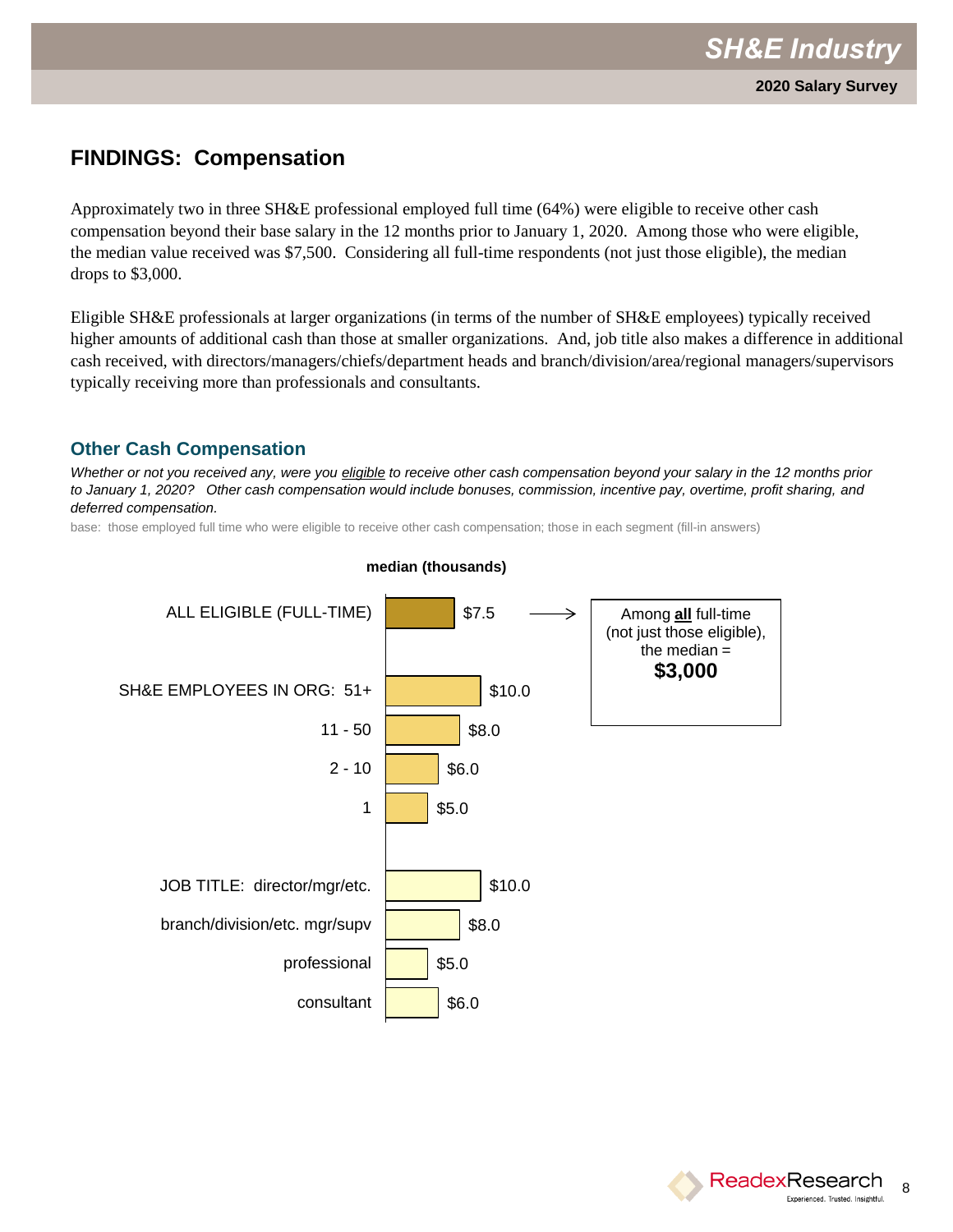One in three SH&E professionals employed full time (32%) report that any part of their salary or compensation is based on their employer's safety performance.

#### **Proportion Whose Compensation is Tied to Safety Performance**

*Is any part of your salary or compensation based on your employer's safety performance?*  base: 8,492 respondents employed full time



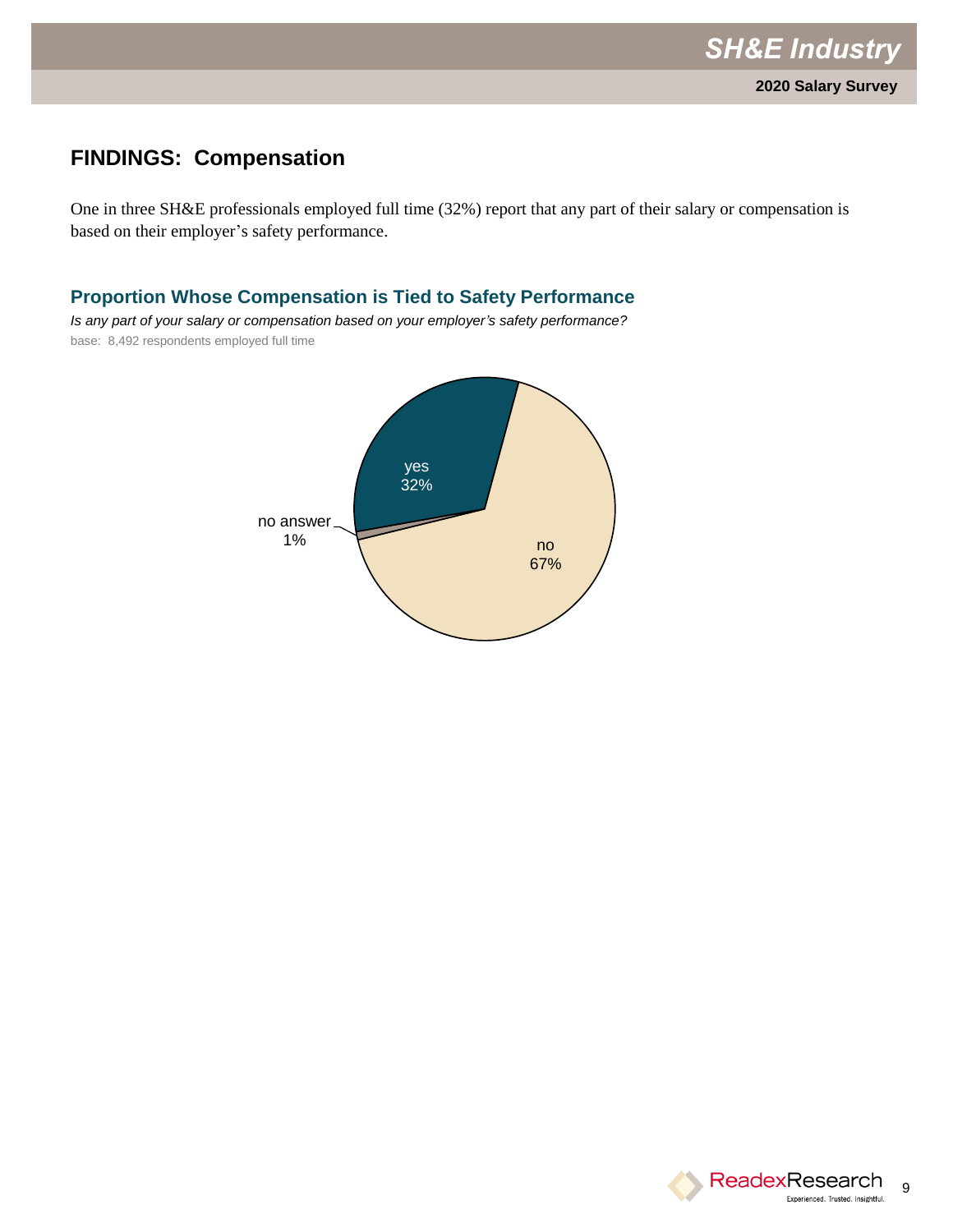### **FINDINGS: Benefits**

The typical full-time SH&E professional qualified for 4 weeks of paid time off (vacation and sick time or PTO) annually as of January 1, 2020.

As would be expected, the average number of weeks of paid time off increases with industry tenure.

#### **Number of Weeks Paid Time Off**

*As of January 1, 2020, how many weeks of paid time off (vacation and sick time or PTO) do you qualify for?* base: 8,492 respondents employed full time: those in each segment



| <b>Number of Weeks Paid Time Off</b> | <b>INDUSTRY TENURE (YEARS)</b> |          |           |       |  |
|--------------------------------------|--------------------------------|----------|-----------|-------|--|
|                                      | $5$                            | $5 - 14$ | $15 - 24$ | $25+$ |  |
| 7 or more                            | 7%                             | 9%       | 11%       | 13%   |  |
| 6                                    | 3%                             | 5%       | 7%        | 11%   |  |
| 5                                    | 6%                             | 11%      | 14%       | 19%   |  |
| 4                                    | 13%                            | 23%      | 27%       | 25%   |  |
| 3                                    | 28%                            | 28%      | 25%       | 21%   |  |
| $\overline{2}$                       | 29%                            | 16%      | 10%       | 7%    |  |
| 1                                    | 6%                             | 3%       | 1%        | 1%    |  |
| none                                 | 7%                             | 5%       | 4%        | 3%    |  |
| mean                                 | 3.0                            | 3.6      | 4.0       | 4.3   |  |
| median                               | 3                              | 3        | 4         | 4     |  |

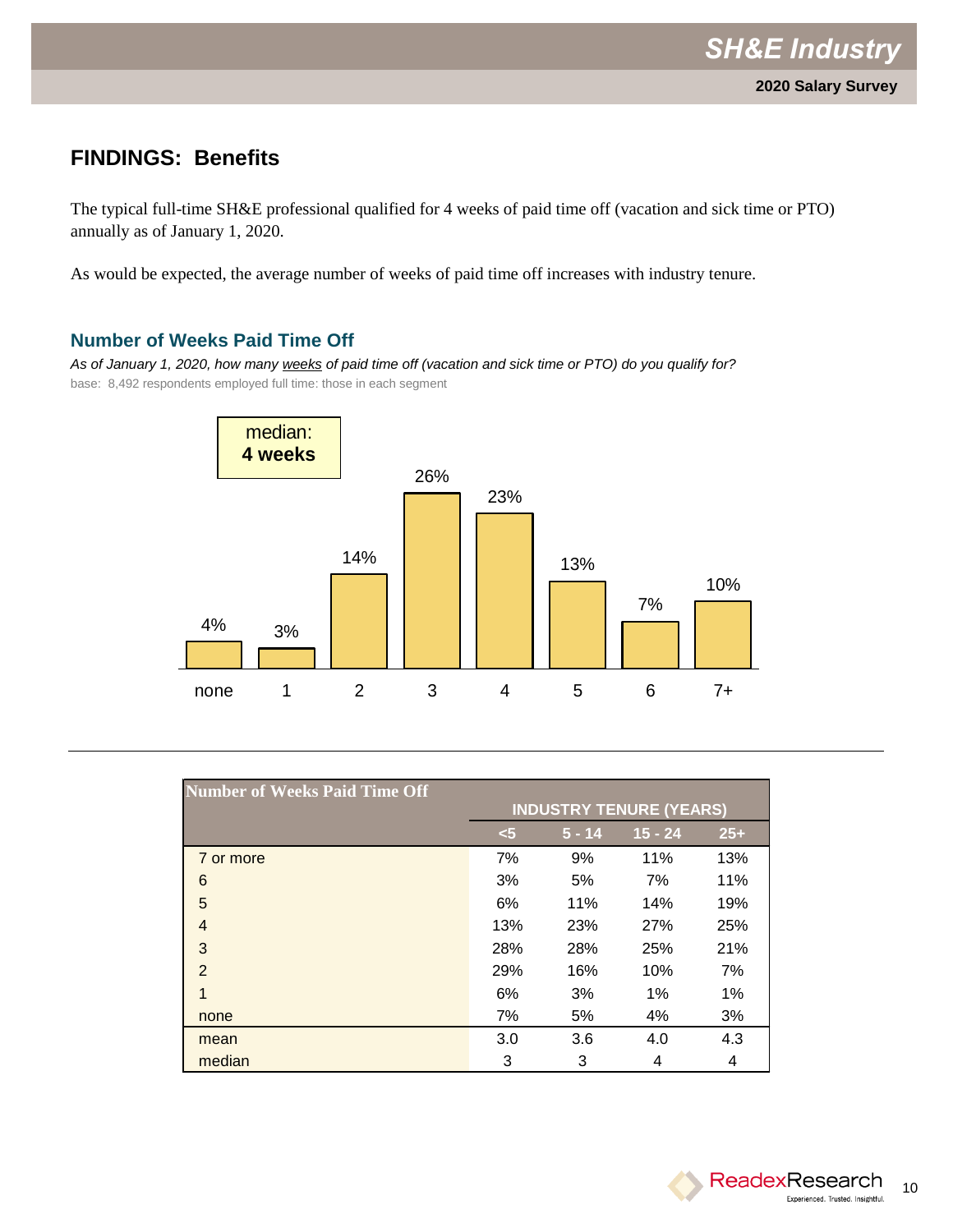### **FINDINGS: Benefits**

Full-time SH&E professionals are offered a variety of benefits by their employers. Health insurance is the most commonly offered (86%). Large majorities are also offered dental insurance (80%), retirement savings plans (77%), additional life insurance (75%), and/or vision care (74%). For many of the listed benefits, the likelihood of being offered increase with the size of company (number of SH&E employees).

#### **Other Benefits Offered**

*Which of the following other benefits does your employer offer (whether you make use of it or not)?* base: 8,492 respondents employed full time; those in each segment (multiple answers)

|                                        |              |                |          | <b>NUMBER OF SH&amp;E EMPLOYEES</b> |       |
|----------------------------------------|--------------|----------------|----------|-------------------------------------|-------|
|                                        | <b>TOTAL</b> | $\overline{1}$ | $2 - 10$ | 11-50                               | $51+$ |
| health care insurance                  | 86%          | 82%            | 84%      | 86%                                 | 89%   |
| dental insurance                       | 80%          | 74%            | 78%      | 81%                                 | 85%   |
| retirement savings plan (e.g., 401(k)) | 77%          | 71%            | 75%      | 77%                                 | 83%   |
| additional life insurance              | 75%          | 63%            | 71%      | 79%                                 | 83%   |
| vision care                            | 74%          | 66%            | 71%      | 77%                                 | 81%   |
| employee assistance program (EAP)      | 65%          | 50%            | 60%      | 68%                                 | 76%   |
| short-term disability                  | 64%          | 54%            | 61%      | 66%                                 | 72%   |
| bonus                                  | 63%          | 53%            | 60%      | 67%                                 | 69%   |
| long-term disability                   | 63%          | 49%            | 58%      | 66%                                 | 71%   |
| health savings account (HSA)           | 61%          | 47%            | 56%      | 63%                                 | 73%   |
| professional development opportunities | 59%          | 48%            | 54%      | 61%                                 | 69%   |
| tuition reimbursement                  | 55%          | 36%            | 49%      | 58%                                 | 67%   |
| group life insurance                   | 52%          | 44%            | 48%      | 55%                                 | 59%   |
| flex time/schedule                     | 45%          | 41%            | 41%      | 46%                                 | 52%   |
| sick leave*                            | 45%          | 38%            | 42%      | 47%                                 | 51%   |
| association dues reimbursement         | 45%          | 32%            | 40%      | 47%                                 | 54%   |
| flexible spending plan                 | 44%          | 31%            | 41%      | 46%                                 | 53%   |
| maternity/paternity benefits           | 43%          | 25%            | 36%      | 46%                                 | 58%   |
| paid family leave                      | 40%          | 28%            | 35%      | 42%                                 | 50%   |
| pension                                | 24%          | 20%            | 20%      | 25%                                 | 32%   |
| long-term care                         | 21%          | 13%            | 19%      | 23%                                 | 28%   |
| personal company car                   | 20%          | 22%            | 21%      | 20%                                 | 20%   |
| profit sharing                         | 20%          | 18%            | 19%      | 21%                                 | 22%   |
| health club membership                 | 20%          | 12%            | 17%      | 22%                                 | 26%   |
| car allowance                          | 19%          | 15%            | 20%      | 20%                                 | 17%   |
| stock options                          | 18%          | 6%             | 12%      | 19%                                 | 30%   |
| incentive compensation                 | 16%          | 7%             | 12%      | 18%                                 | 22%   |
| identity theft                         | 12%          | 6%             | 10%      | 13%                                 | 18%   |
| retiree medical                        | 11%          | 8%             | 8%       | 11%                                 | 17%   |
| cafeteria plan                         | 9%           | 10%            | 9%       | 10%                                 | 10%   |
| voluntary benefits                     | 4%           | 3%             | 3%       | 5%                                  | 5%    |
| onsite childcare                       | 3%           | 1%             | 2%       | 3%                                  | 5%    |

 $=30\% - 59\%$   $\qquad \qquad \boxed{\qquad} =60\% - 79\%$   $\qquad \qquad \boxed{\qquad} =80\% +$ 



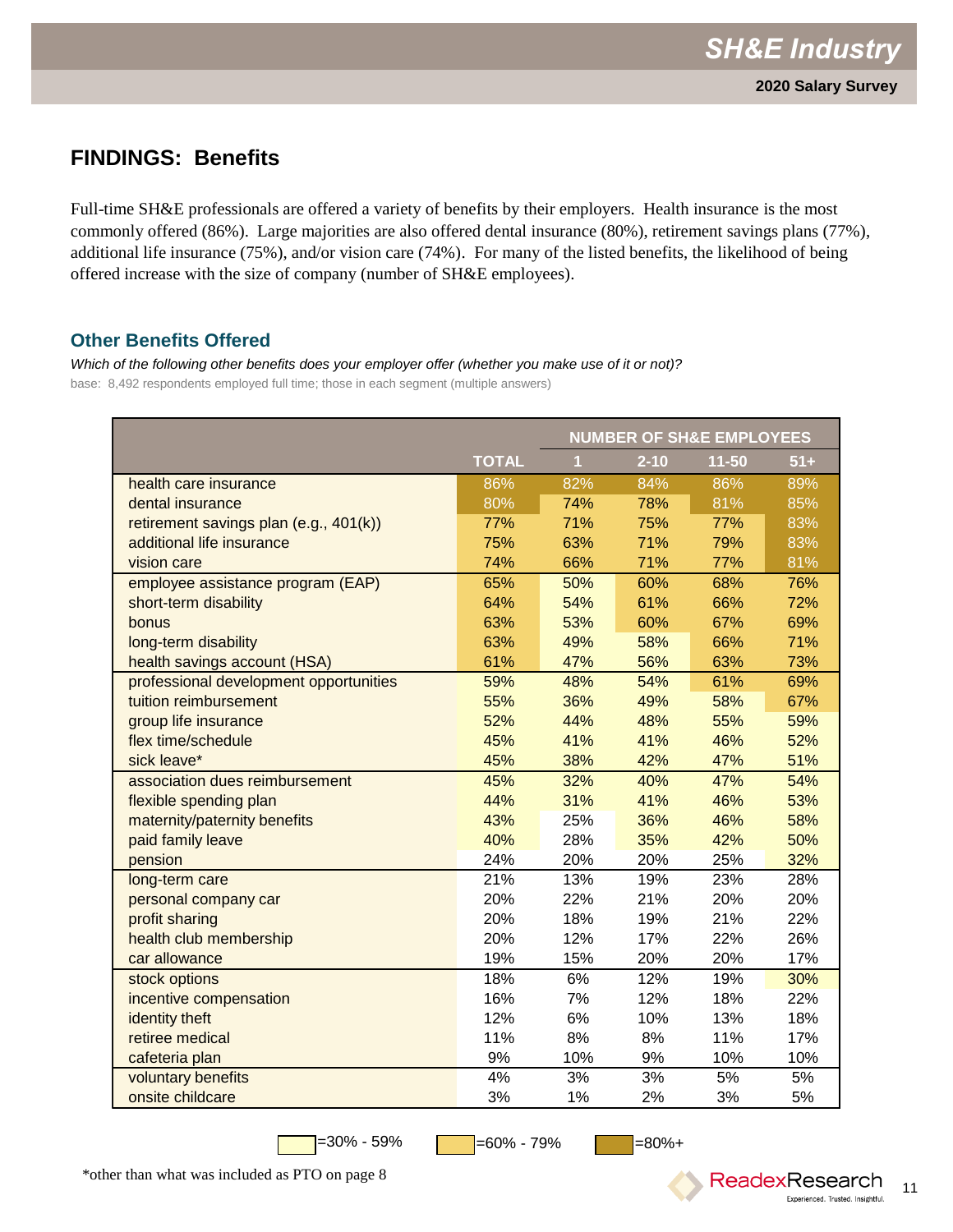### **FINDINGS: Organization Profile**

SH&E professionals work for a wide range of organization sizes. The typical employed respondent works for an organization with 2,460 employees, including 12 SH&E professionals. The mean numbers for each are much higher (12,200 and 81.5, respectively) due to some large reports.

#### **Size of Organization**

*How many employees are in your organization? Including yourself, how many SH&E professionals does your organization employ?* base: 8,909 employed respondents



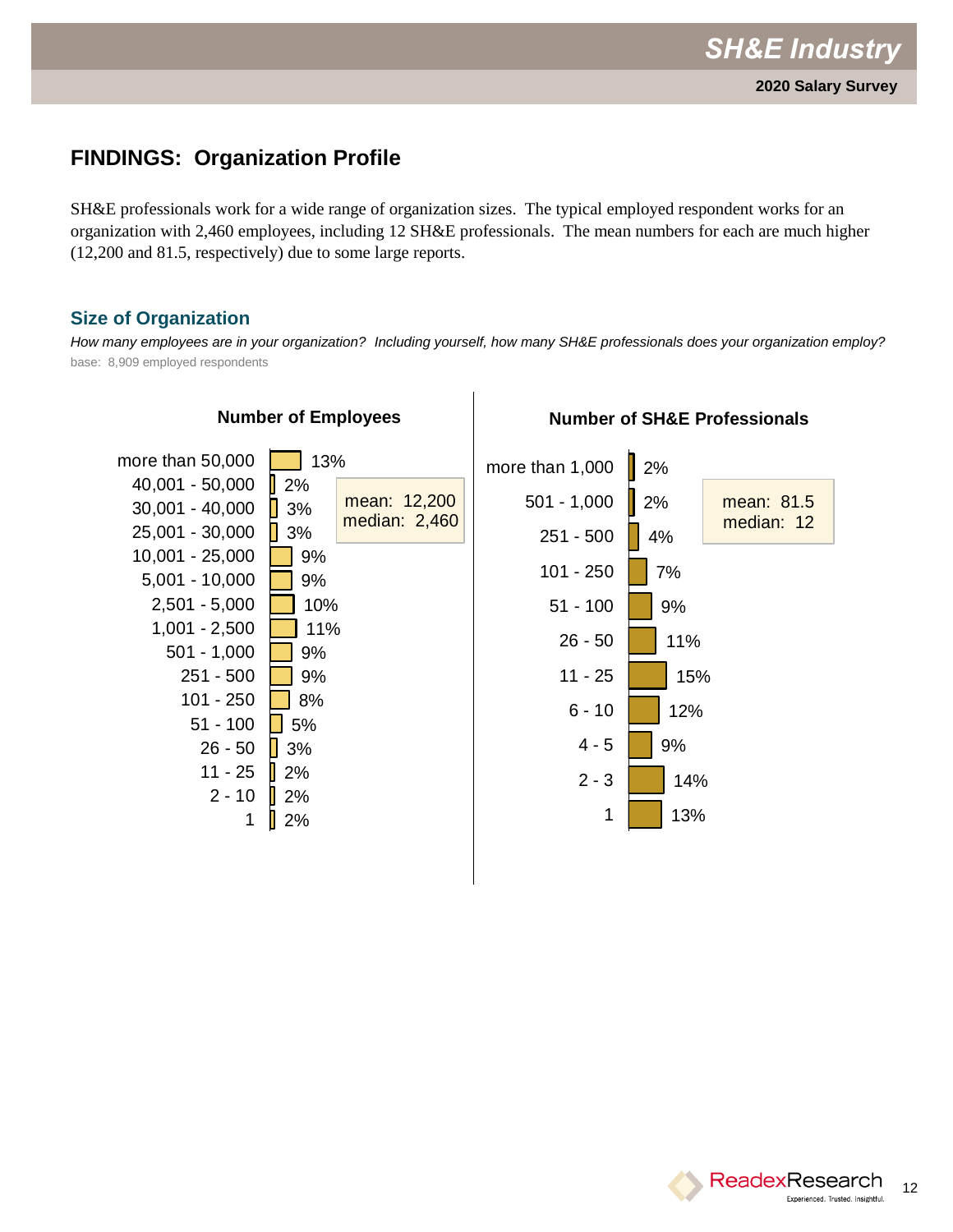### **FINDINGS: Organization Profile**

The SH&E function is housed in various departments across employed respondents' organizations. Safety, health, and environment is the most common department in which the SH&E function resides, at 69%.

#### **SH&E Department**

*In what department is the SH&E function located in your organization?* base: 8,909 employed respondents (multiple answers)



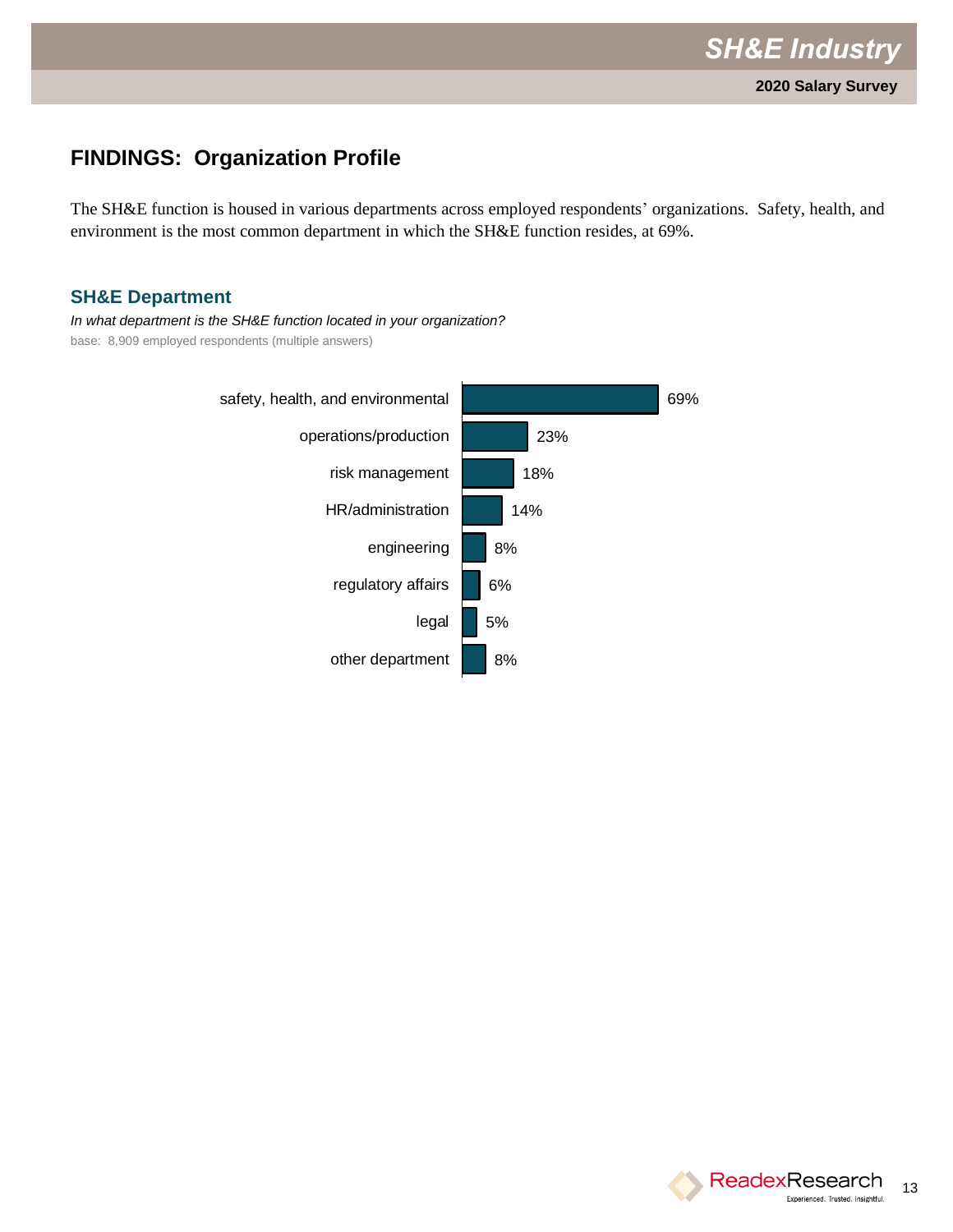## **FINDINGS: Organization Profile**

Half of employed SH&E professionals (50%) work for organizations that are privately owned, 29% work for publicly traded companies, and 14% are government employees. Very few work for non-profits (2%) or academic institutions (2%).

Their organization's primary industry varies widely. Construction (27%) and manufacturing (21%) are the most common. No other listed industry accounts for more than 9%.

#### **Nature of Organization**

*Which of these best describes the nature of your organization?* base: 8,909 employed respondents



### **Primary Industry**

*What is your organization's primary industry?* base: 8,909 employed respondents



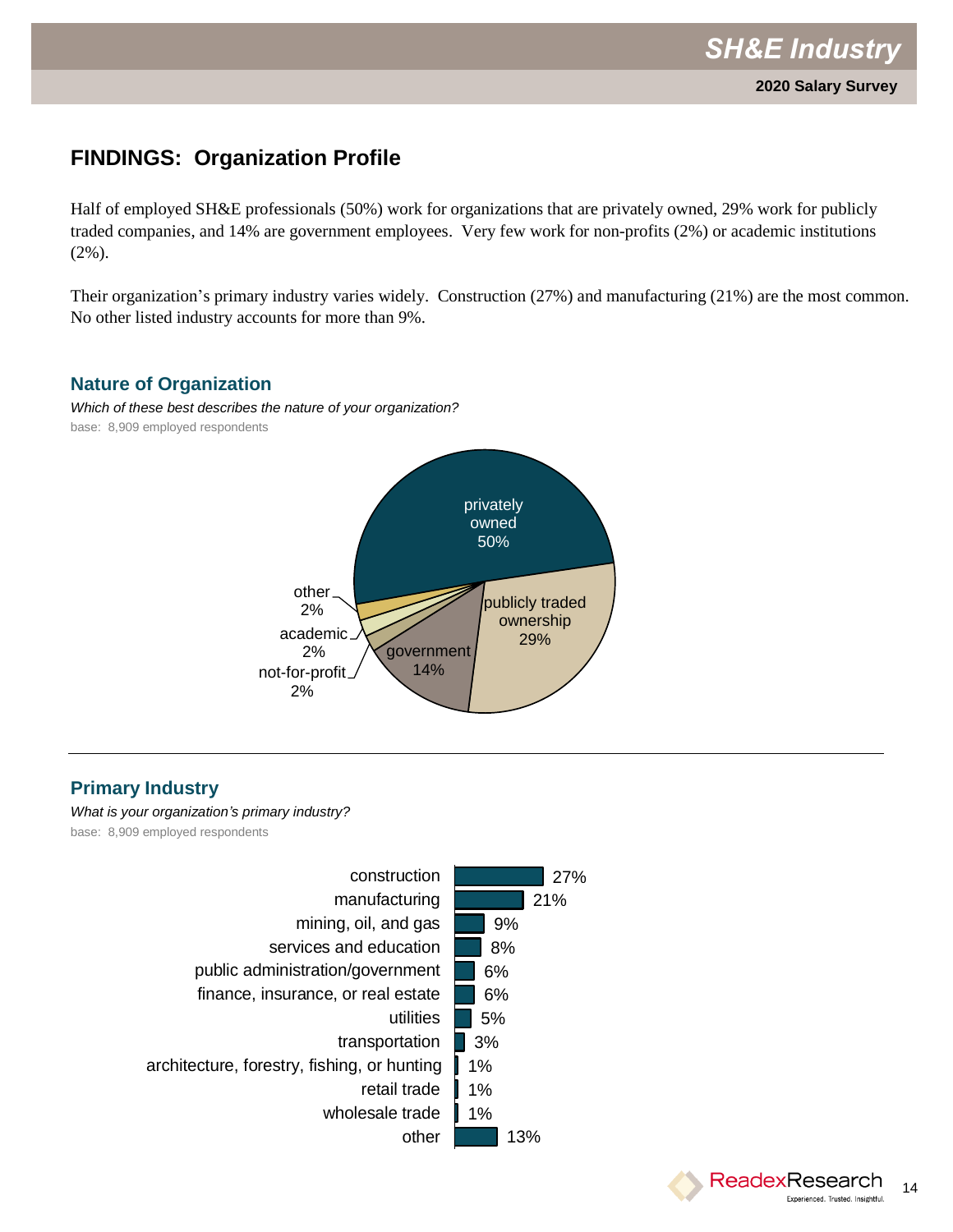Three in ten employed SH&E professionals (29%) work at the corporate/highest level of their organization. Only 4% are executives (president/CEO/owner/VP/GM); the largest segment (39%) falls into the professional job title category.

#### **Level in Organization**

*At what level within your organization do you work?* base: 8,909 employed respondents 29% 20% 26% 21% 2%  $\blacksquare$  2% corporate/highest level regional level department level specific plant or operating unit self-employed other

### **Job Title**

*Which of the following best characterizes your job title?* base: 8,909 employed respondents



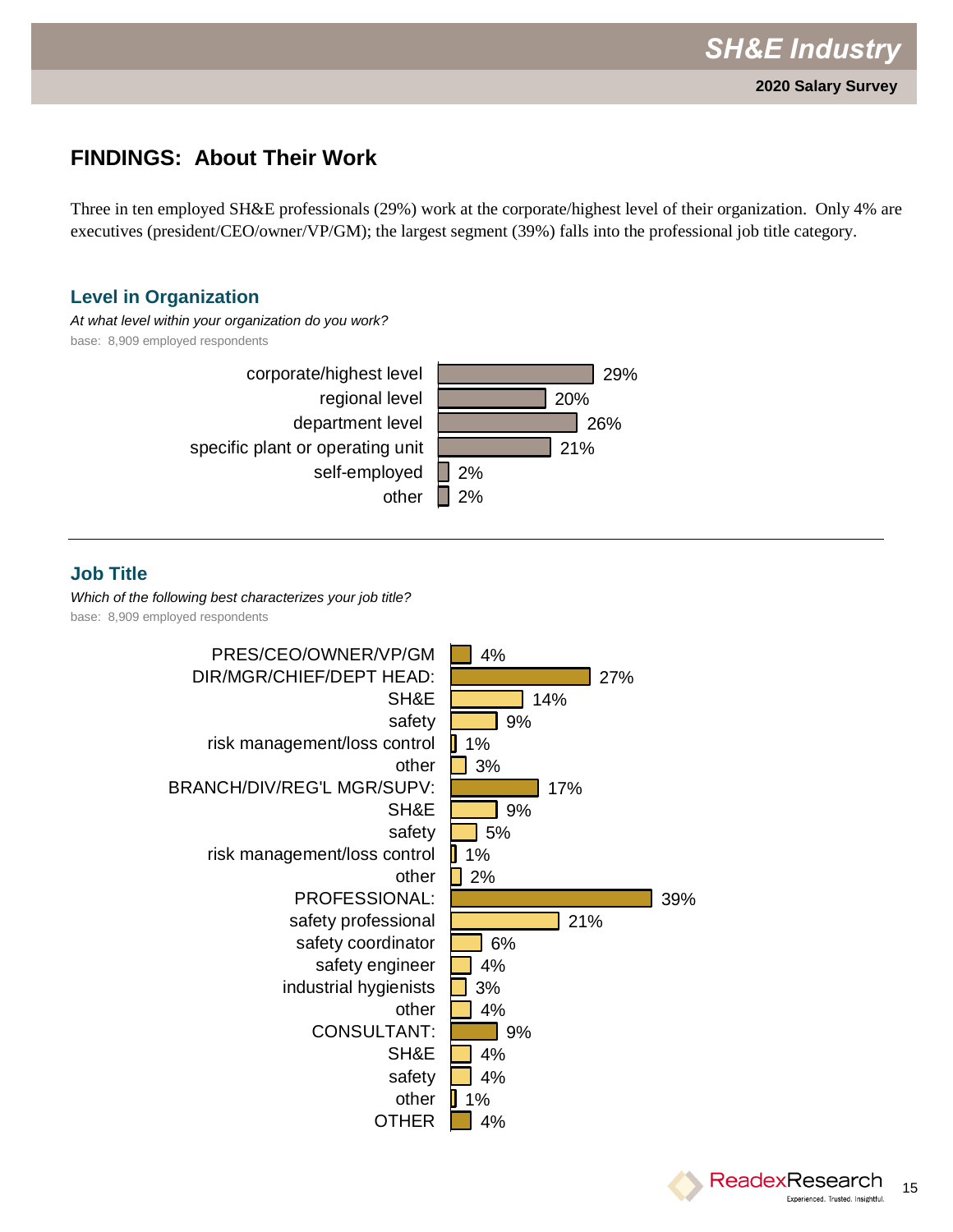About half (46%) of employed SH&E professionals directly supervise other staff. Among those who do, the average number of staff supervised is 29.8—6.8 who specialize in SH&E, 23.0 who do not.

#### **Proportion Who Directly Supervise Staff**

*Do you directly supervise other staff?* base: 8,909 employed respondents



### **Number of People Directly Supervised by Type**

*[If you supervise others] How many of the people you directly supervise are in each of these categories?*

base: 4,126 respondents who directly supervise other staff answering (fill-in answers)





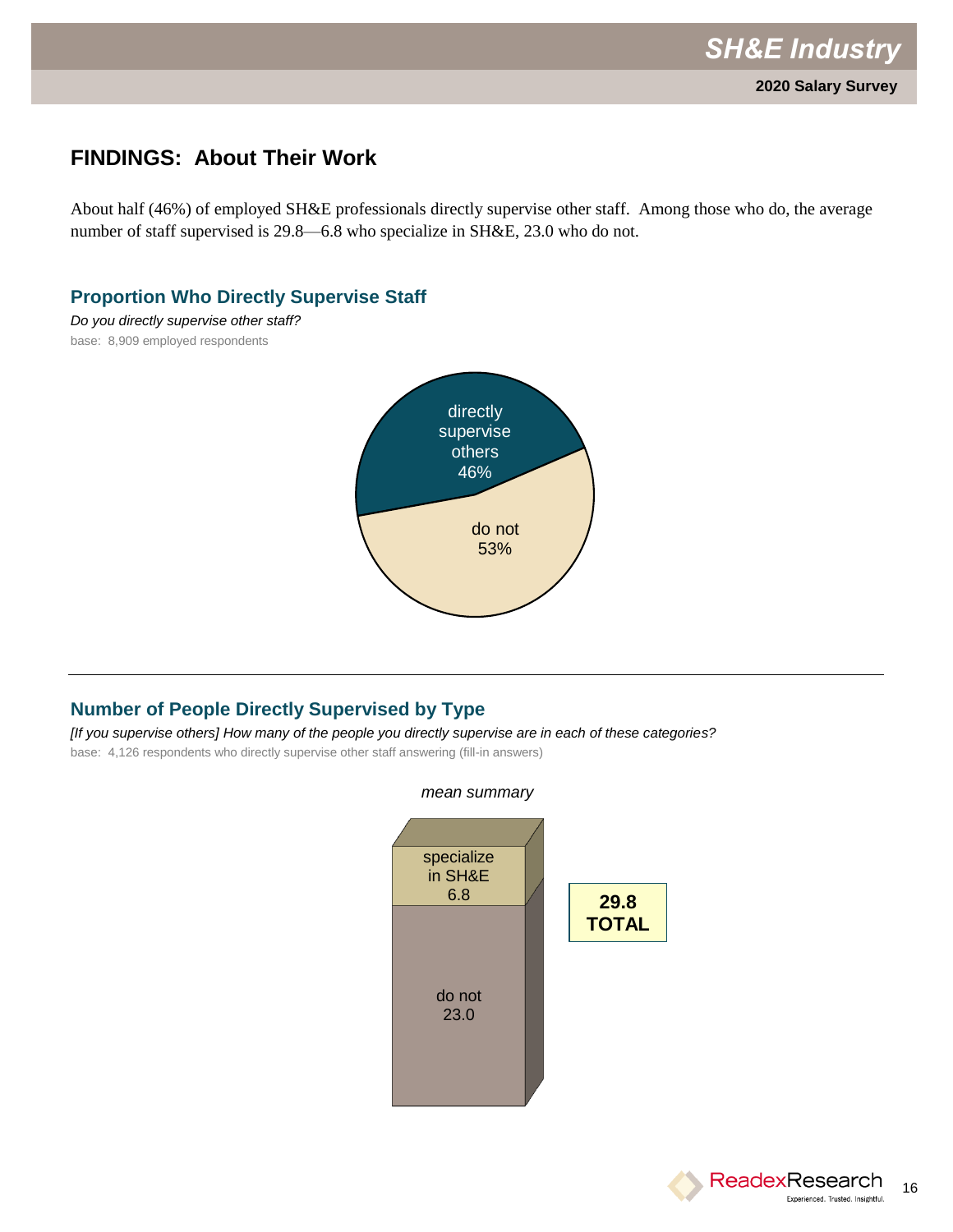The typical SH&E professional who works full time works 45 hours per week. 6% indicated they work 60 or more hours. Those with higher-level job titles tend to work slightly more hours than professionals and consultants.

#### **Number of Hours Worked [If Full Time]**

*About how many hours do you work in a typical week?*

base: 8,492 respondents employed full time; those in each segment



| by Job Title                                     | median $#$<br>of hours |
|--------------------------------------------------|------------------------|
| director/manager/chief/department head           | 47                     |
| branch/division/area/regional manager/supervisor | 47                     |
| professional                                     | 43                     |
| consultant                                       | 44                     |

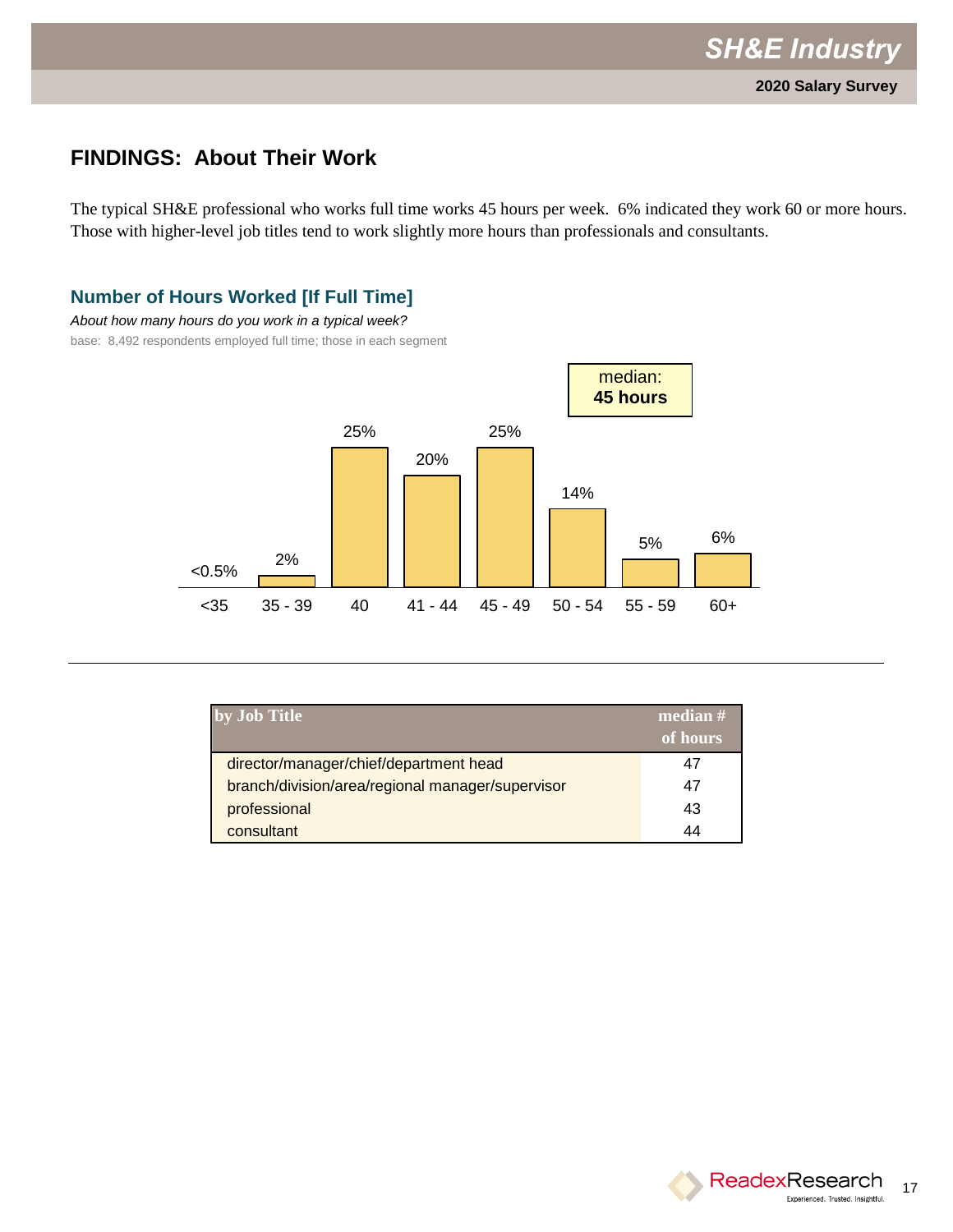Employed SH&E professionals were asked to approximate the proportion of their work time devoted to each of 28 functions. On average, the highest proportion of their time is spent on safety functions (24.6%), followed by safety management (13.7%).

They spend an average of 19.9% of their time traveling for their job. The average professional spends slightly less time than that (15.8%) while the average consultant spends considerably more (30.6%).

#### **Proportion of Work Time Devoted to Functions**

*Approximately what portion of your work time do you devote to each of these functions?* base: 8,302 employed respondents answering (fill-in answers)

| Mean Summary (TOTAL = $100\%$ ) |         |                                    |       |
|---------------------------------|---------|------------------------------------|-------|
| business admin                  | 6.2%    | medical                            | 0.5%  |
| construction                    | 9.2%    | nursing                            | 0.1%  |
| dangerous goods transportation  | 0.4%    | occupational health                | 5.5%  |
| engineering                     | 1.2%    | product safety                     | 0.7%  |
| environmental - general         | 4.2%    | product stewardship/sustainability | 0.3%  |
| environmental engineering       | 0.3%    | public health                      | 0.5%  |
| environmental health            | 1.6%    | risk management                    | 7.1%  |
| ergonomics                      | 2.4%    | safety                             | 24.6% |
| fire protection                 | 2.7%    | safety engineering                 | 2.1%  |
| hazardous materials management  | $2.0\%$ | safety management                  | 13.7% |
| health physics                  | 0.4%    | security                           | 0.9%  |
| human resources                 | 1.1%    | systems safety                     | 1.5%  |
| industrial hygiene              | 5.5%    | transportation                     | 1.3%  |
| manufacturing                   | 1.3%    | other                              | 2.7%  |
| $=4\% - 9\%$                    |         | $=20%+$<br>=10% - 19%              |       |

### **Proportion of Time Traveling for Job**

#### *On average, what percentage of time do you travel for your job?*

base: 8,898 employed respondents answering; those in each segment (fill-in answers)

| <b>Mean Proportion of Time Traveling for Job</b> |       |
|--------------------------------------------------|-------|
| <b>ALL EMPLOYED</b>                              | 19.9% |
| director/manager/chief/department head           | 20.6% |
| branch/division/area/regional manager/supervisor | 21.3% |
| professional                                     | 15.8% |
| consultant                                       | 30.6% |

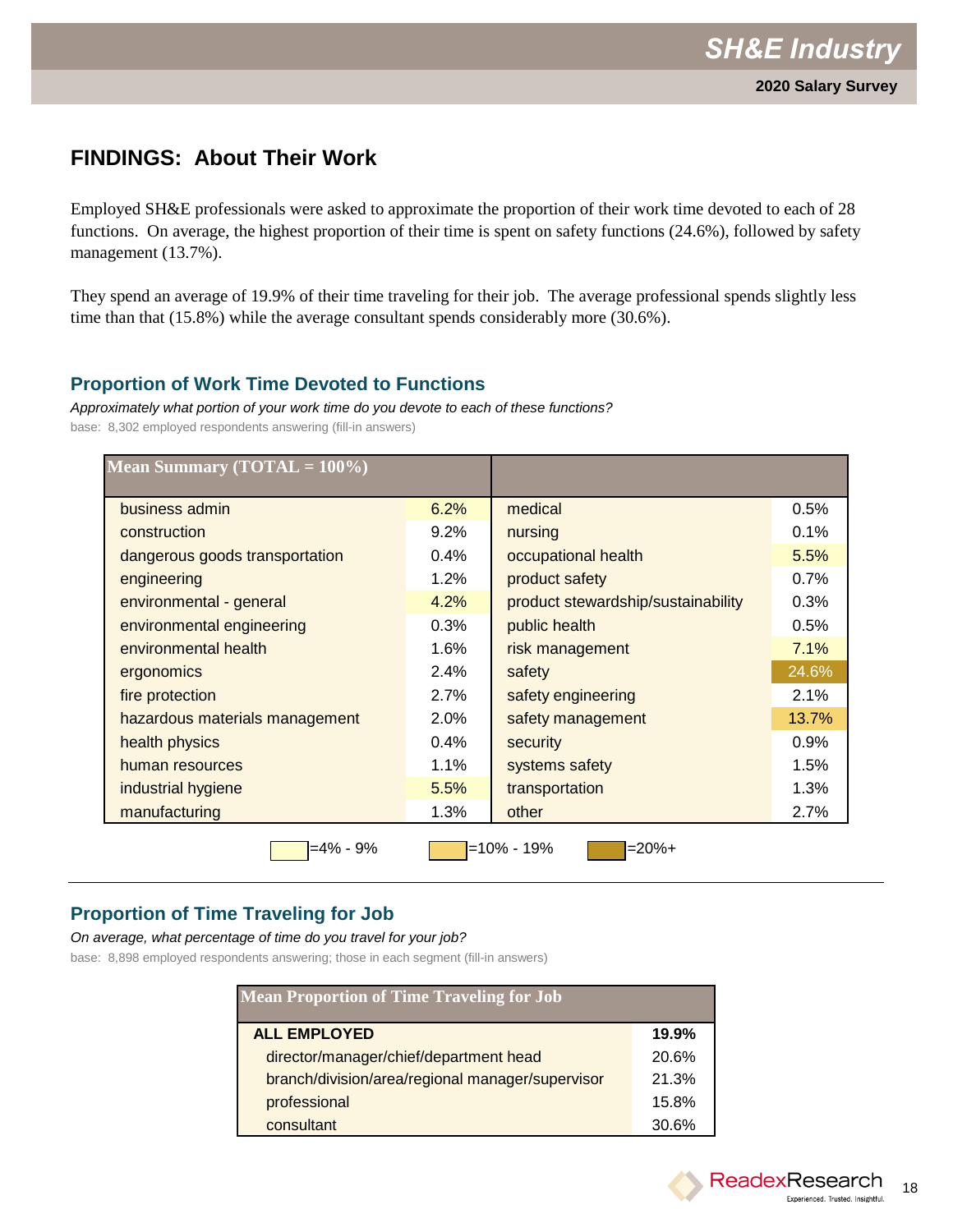Over half of employed SH&E professionals primarily work in their organizations' facilities/offices (57%) versus in the field (31%) or at a home office (11%). This varies somewhat by job title, with directors/managers/chiefs/department heads more likely than others to be primarily located at their organizations' facilities/offices and consultants more likely than others to primarily work in the field or at home offices.

Among all employed SH&E professionals, 90% primarily work in the U.S, 5% outside the U.S., and 4% in both. 5% of those located in the U.S. at least partially work *outside* the U.S. One in twelve of those located in Canada (8%) at least partially in the U.S., compared with 2% of those in other countries at least partially working in the U.S.

#### **Primary Work Environment**

*What is your primary work environment?*

base: 8,909 employed respondents; those in each segment

|                                |              | <b>JOB TITLE</b> |                        |                   |            |
|--------------------------------|--------------|------------------|------------------------|-------------------|------------|
|                                | <b>TOTAL</b> | dir/mgr/etc.     | branch/div<br>mgr/supv | profes-<br>sional | consultant |
| organization's facility/office | 57%          | <b>71%</b>       | 62%                    | 56%               | <b>22%</b> |
| in the field                   | 31%          | 17%              | 28%                    | 37%               | 51%        |
| home office                    | 11%          | 12%              | 10%                    | 6%                | 27%        |
| $-30\% - 49\%$                 |              | $=50\% - 69\%$   | $=70%+$                |                   |            |

### **Primary Work Location**

#### *Where do you primarily work?*

base: 8,909 employed respondents; those in each segment

|                              | <b>RESPONDENT'S COUNTRY</b> |            |             |       |
|------------------------------|-----------------------------|------------|-------------|-------|
|                              | <b>TOTAL</b>                | U.S.       | Canada      | other |
| in the U.S.                  | 90%                         | 95%        | 1%          | $0\%$ |
| outside the U.S.             | 5%                          | 1%         | 92%         | 98%   |
| both in and outside the U.S. | $4\%$                       | 4%         | 7%          | 2%    |
| l=30% - 49%                  |                             | =50% - 69% | $I = 70% +$ |       |

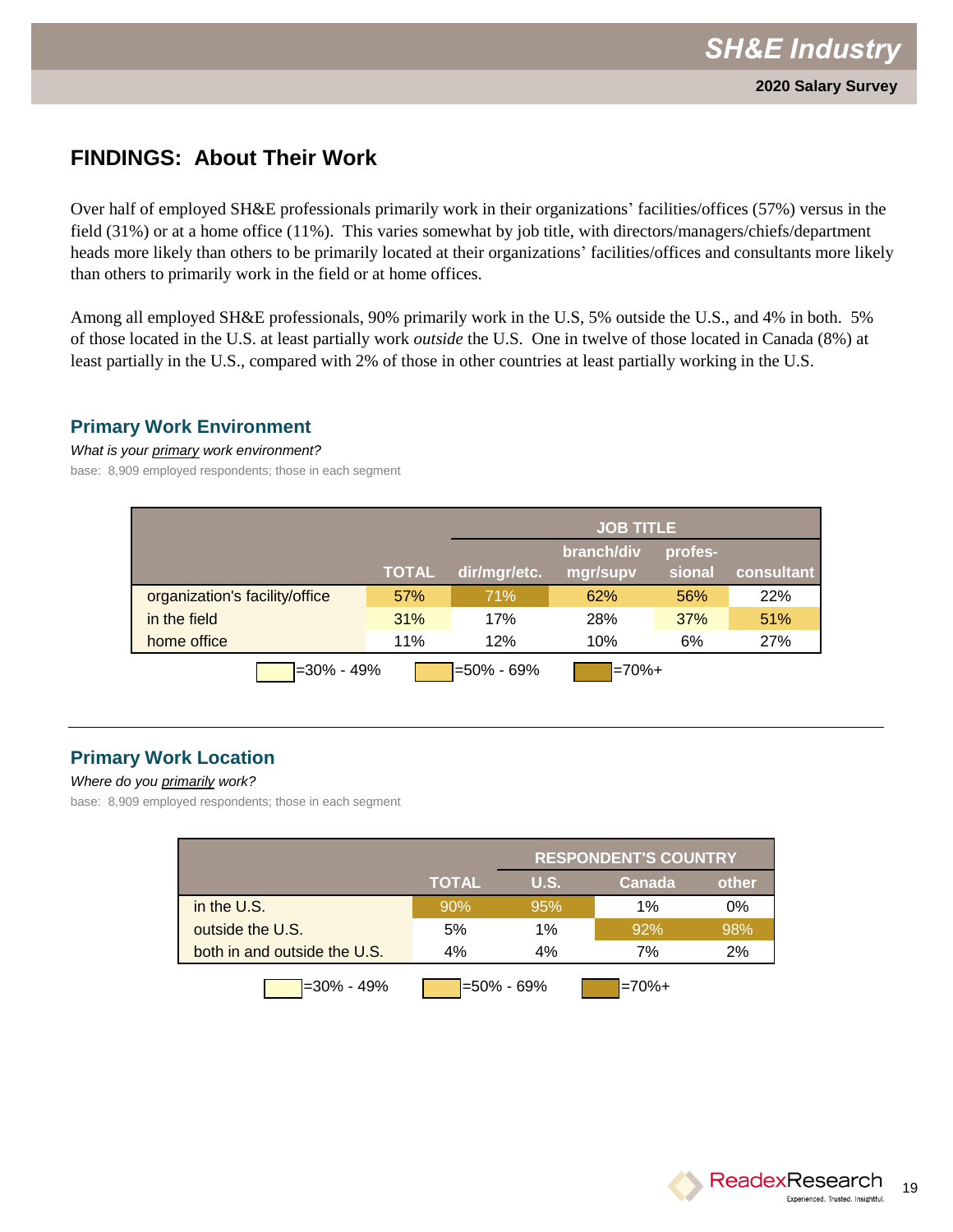On average, employed respondents service or support 96 total locations as an SH&E professional (or total clients if an SH&E consultant or self-employed).

SH&E professionals located in the U.S. service/support 99 locations, on average, compared with those in Canada reporting an average of 80 locations. Those outside of the US and Canada service/support far fewer locations, on average, at 24.

#### **Number of Locations/Clients Serviced/Supported**

*How many locations do you service or support for your company as a SH&E professional? If you work as a SH&E consultant or are self-employed, please indicate the number of clients you service or support.*

base: 8,380 employed respondents answering; those in each segment (fill-in answers)

| <b>Mean Summary</b> |              |      |                             |       |
|---------------------|--------------|------|-----------------------------|-------|
|                     |              |      | <b>RESPONDENT'S COUNTRY</b> |       |
|                     | <b>TOTAL</b> | U.S. | Canada                      | other |
| in the U.S.         | 92           | 97   | З                           |       |
| outside the U.S.    |              | 3    | 77                          | 24    |
| <b>TOTAL</b>        | 96           | 99   | 80                          | 24    |

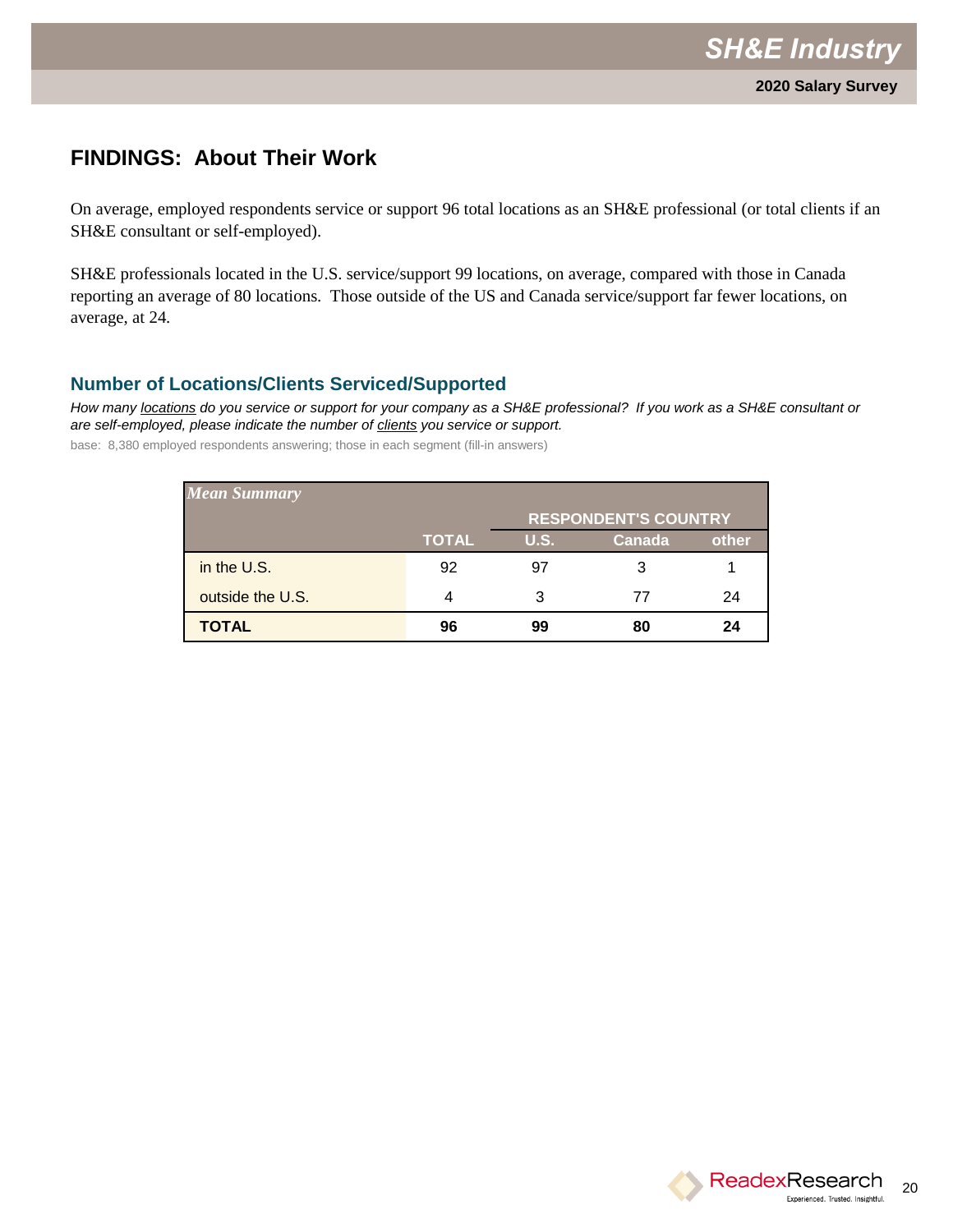Among those who support locations outside the U.S., 60% of those in the U.S. indicated they support non-U.S. locations/clients in North America. Other common locations supported by those in the U.S. include Europe (46%) and Asia (40%).

Among Canadian SH&E professionals who support locations outside the U.S., 68% indicated their non-U.S. locations/clients are in North America. No more than 5% selected each other region listed—however, 18% selected "other".

The locations outside the U.S. supported by those who are located outside the U.S and Canada are most commonly the Middle East (55%) and Asia (39%).

#### **Locations Supported Outside the U.S.**

*If you support locations outside the U.S., what areas of the world do they include?* base: employed respondents in each segment who support locations outside the U.S. (multiple answers)



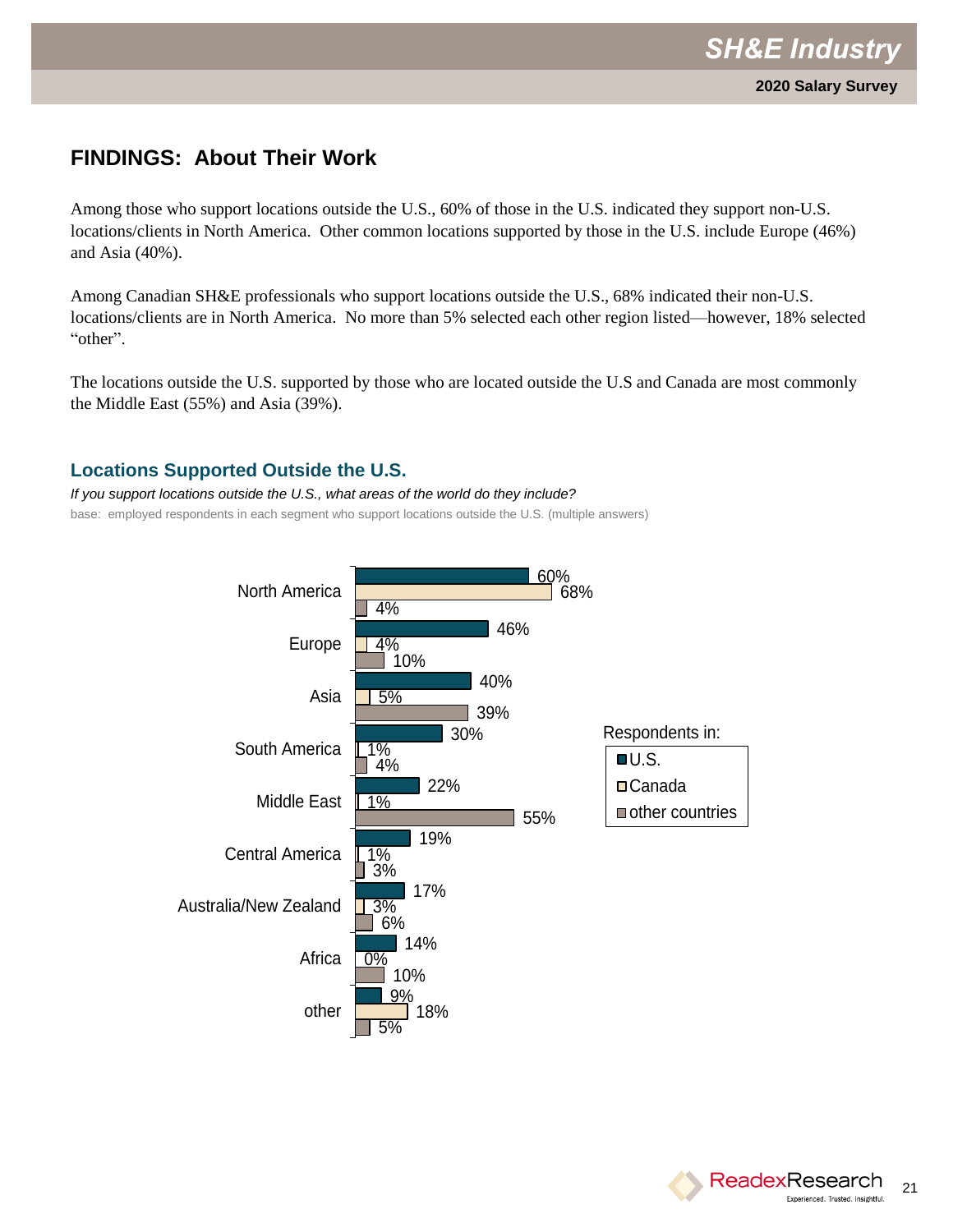The typical employed respondent has worked as an SH&E professional for 15 years. However, around half (53%) have worked for their current employer for less than 5 years.

When asked how they first entered the SH&E practice, the largest proportion of employed SH&E professionals indicated they entered after getting a degree in the field (31%).

#### **SH&E Industry Tenure**

*How many years have you worked as a Safety, Health, & Environment (SH&E) professional?* base: 8,909 employed respondents



### **First Entrance Into SH&E Practice**

*Which of the following best characterizes how you first entered the SH&E practice?* base: 8,909 employed respondents

| I entered SH&E practice after getting a degree in the field                                       | 31% |
|---------------------------------------------------------------------------------------------------|-----|
| My employer/supervisor asked me to handle SH&E matters                                            | 11% |
| My employer had a SH&E position open and I applied for it without much experience                 | 9%  |
| I started in another safety related role (ergonomics, fire protection, etc.) and expanded to SH&E | 8%  |
| My employer/supervisor needed someone to handle SH&E matters and I volunteered                    | 8%  |
| A friend/colleague worked in SH&E and encouraged me to pursue this field                          | 7%  |
| started in environmental and expanded to SH&E                                                     | 7%  |
| started in engineering and got assignments related to SH&E                                        | 4%  |
| started in industrial hygiene and expanded to SH&E                                                | 3%  |
| I served on a SH&E committee for my employer and became interested in SH&E                        | 2%  |
| started in HR and got more involved in SH&E                                                       | 1%  |
| other                                                                                             | 8%  |

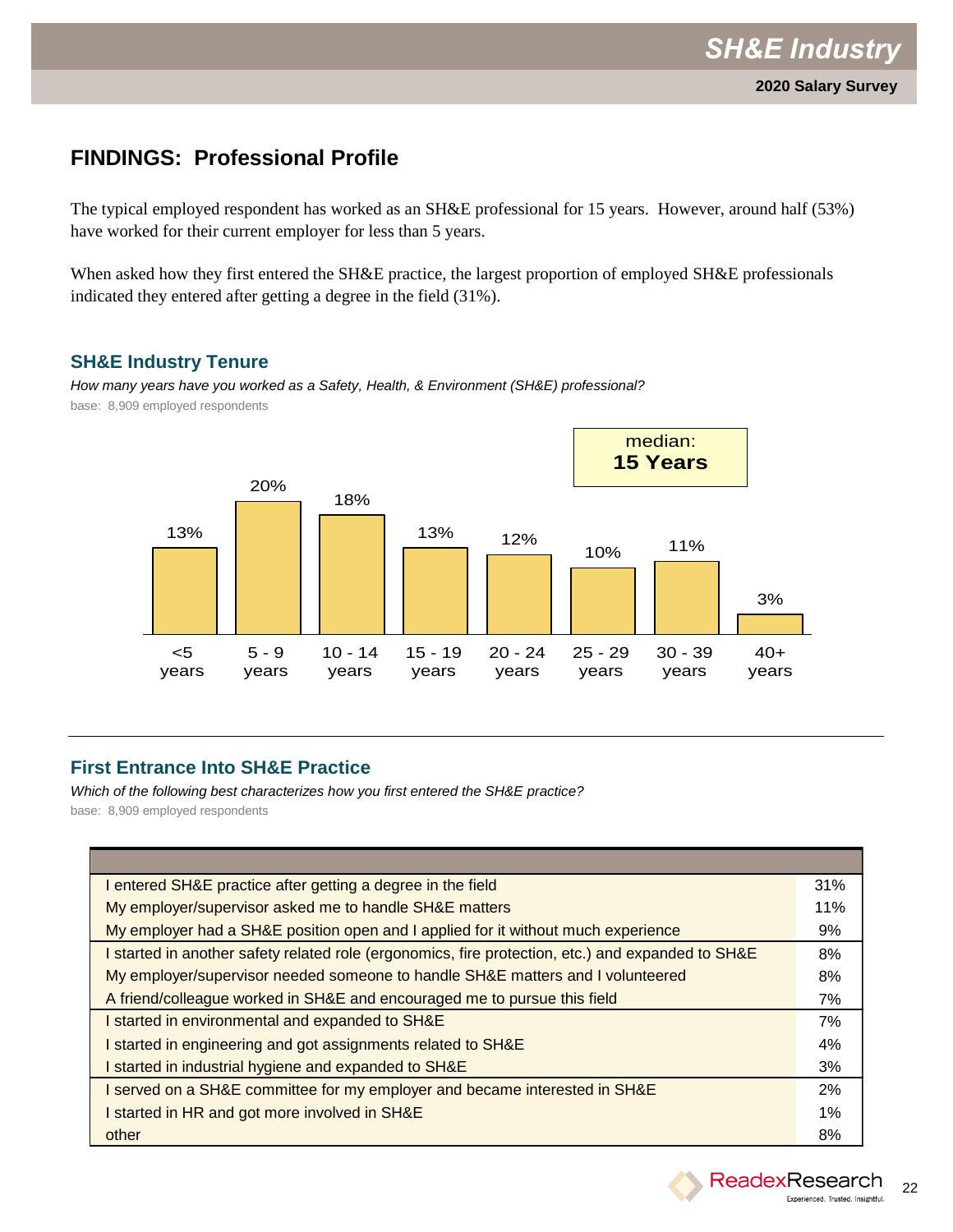Nearly nine in ten employed SH&E professionals (87%) have at least one of the ten BCSP licenses or credentials, most commonly CSP (46%). Among the list of 60 other licenses/credential, no single license/credential is held by more than 6% of employed respondents.

93% of employed SH&E professionals have at least one license/certification; 45% have multiple.

#### **Licenses/Credentials Held**

*Which licenses or credentials do you hold?* base: 8,909 employed respondents (multiple answers)



\*those selected by at least 2%

| <b>Number of Licenses/Credentials</b><br><b>Held</b> |     |
|------------------------------------------------------|-----|
| <b>AT LEAST ONE</b>                                  | 93% |
| 2 or more                                            | 45% |
| 1                                                    | 49% |
| none                                                 | 5%  |
| no answer                                            | 2%  |
| mean # held                                          | 17  |
| median                                               |     |

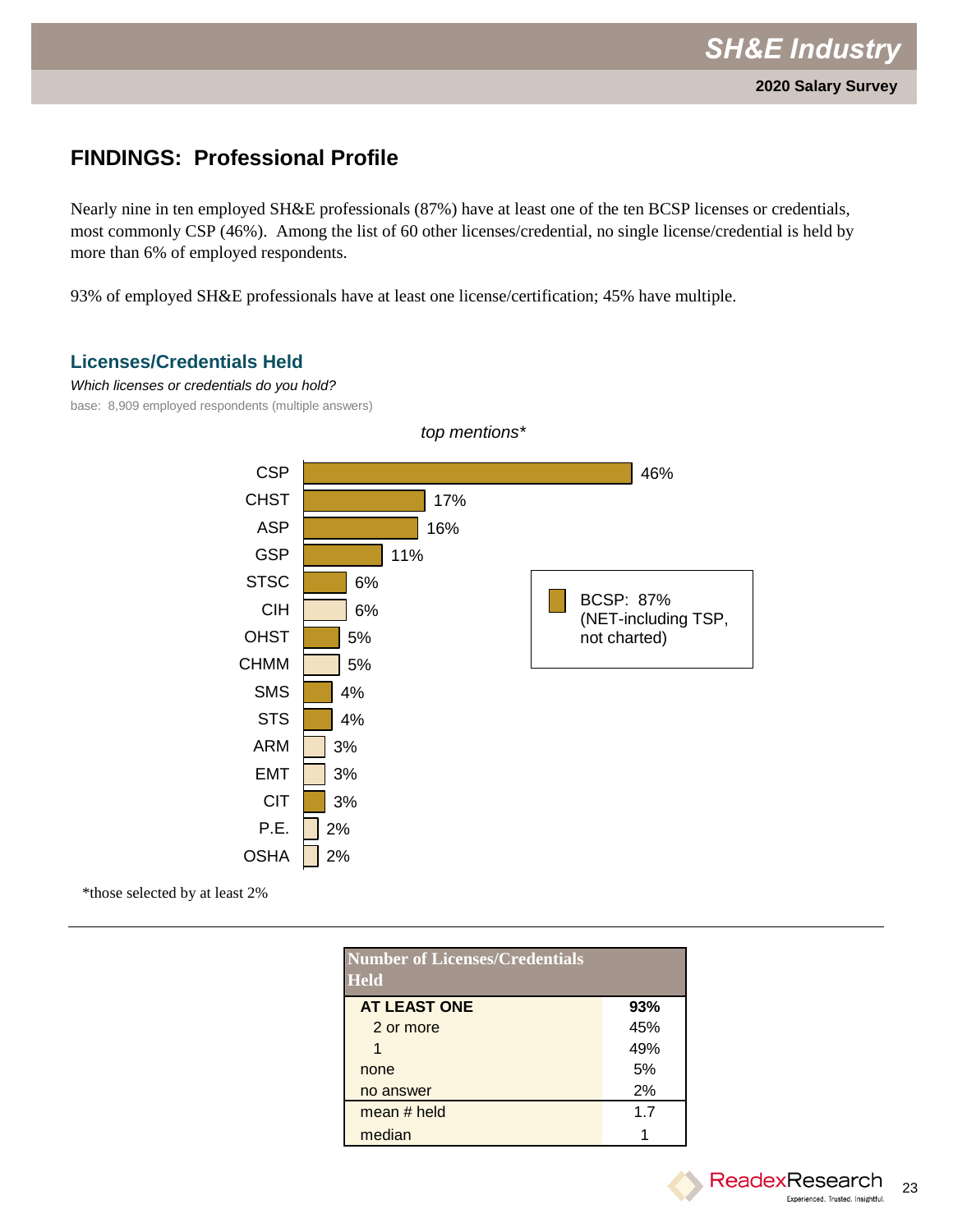When asked to indicate the response that best describes why they pursued certification, the highest proportion of respondents with licenses/credentials indicated it was part of their career plan (57%).

Many indicated certification offers salary increases, promotion, and advancement (46%) and/or that it was promoted by co-workers, peers, or supervisors (40%).

### **Reasons for Pursuing Certification**

*Which of the following best describe why you pursued certification?* base: 8,252 respondents with licenses/credentials (multiple answers)



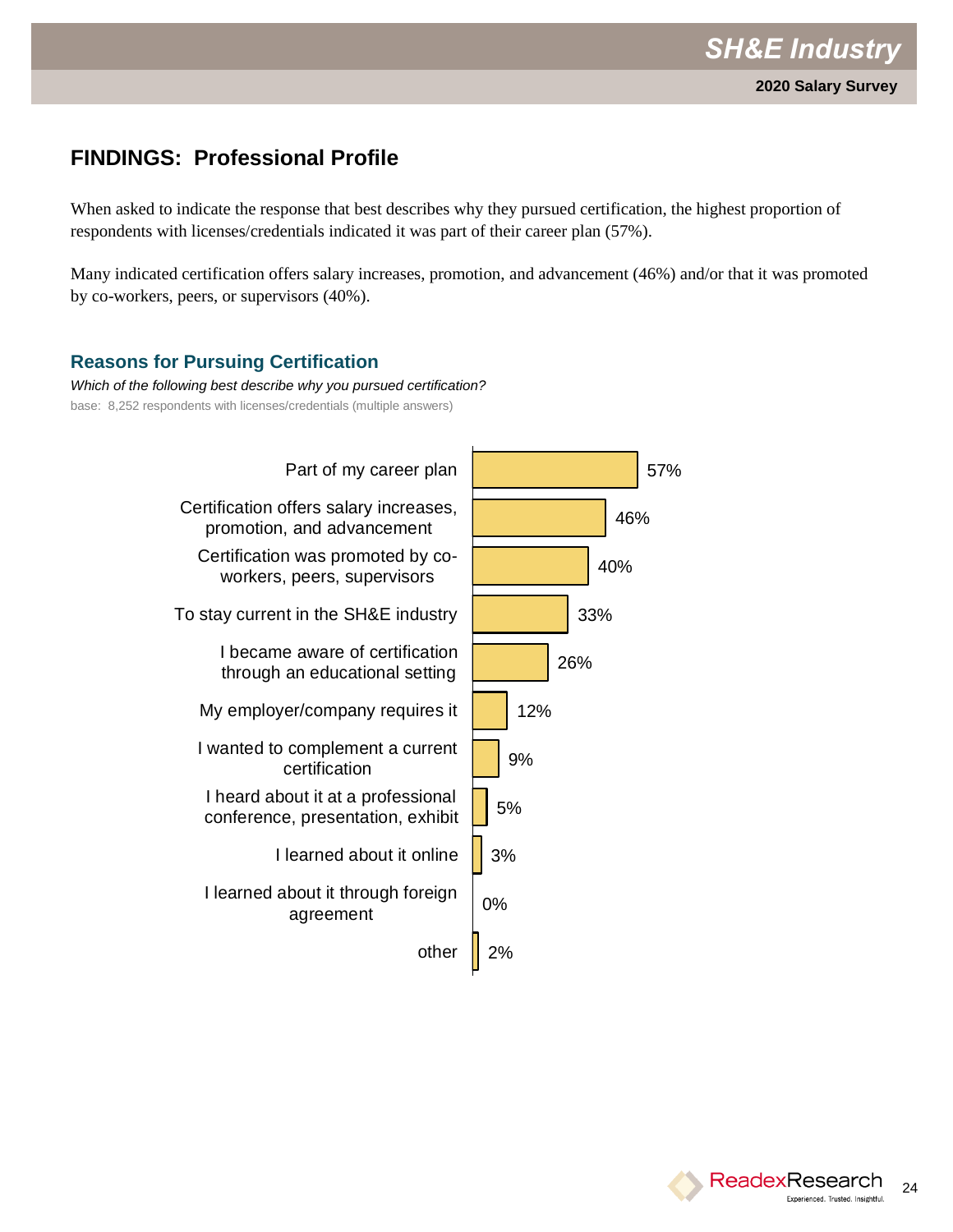Of the 58 membership organizations listed, ASSP (American Society of Safety Professionals) has the highest proportion of SH&E professionals as members (52%). NSC (National Safety Council) is the next highest, at 19%. No other organization was indicated by more 8%.

*top mentions\**

#### **Memberships Held**

*With which of the following organizations do you hold membership?* base: 8,909 employed respondents (multiple answers)

| ASSP - American Society of Safety<br>Professionals             | 52% |  |
|----------------------------------------------------------------|-----|--|
| NSC - National Safety Council                                  | 19% |  |
| NFPA - National Fire Protection<br>Association                 | 8%  |  |
| AIHA - American Industrial Hygiene<br>Association              | 8%  |  |
| <b>IHMM - Institute of Hazardous</b><br>Materials Management   | 4%  |  |
| <b>AGC - Associated General</b><br>Contractors                 | 3%  |  |
| <b>ACGIH - American Conference of</b><br>Industrial Hygienists | 3%  |  |
| ABC - Associated Builders and<br>Contractors                   | 2%  |  |
| IOSH - UK - Institute of<br>Occupational Safety & Health       | 2%  |  |
| <b>ANSI - American National Standards</b><br>Institute         | 2%  |  |

\*those selected by at least 2%

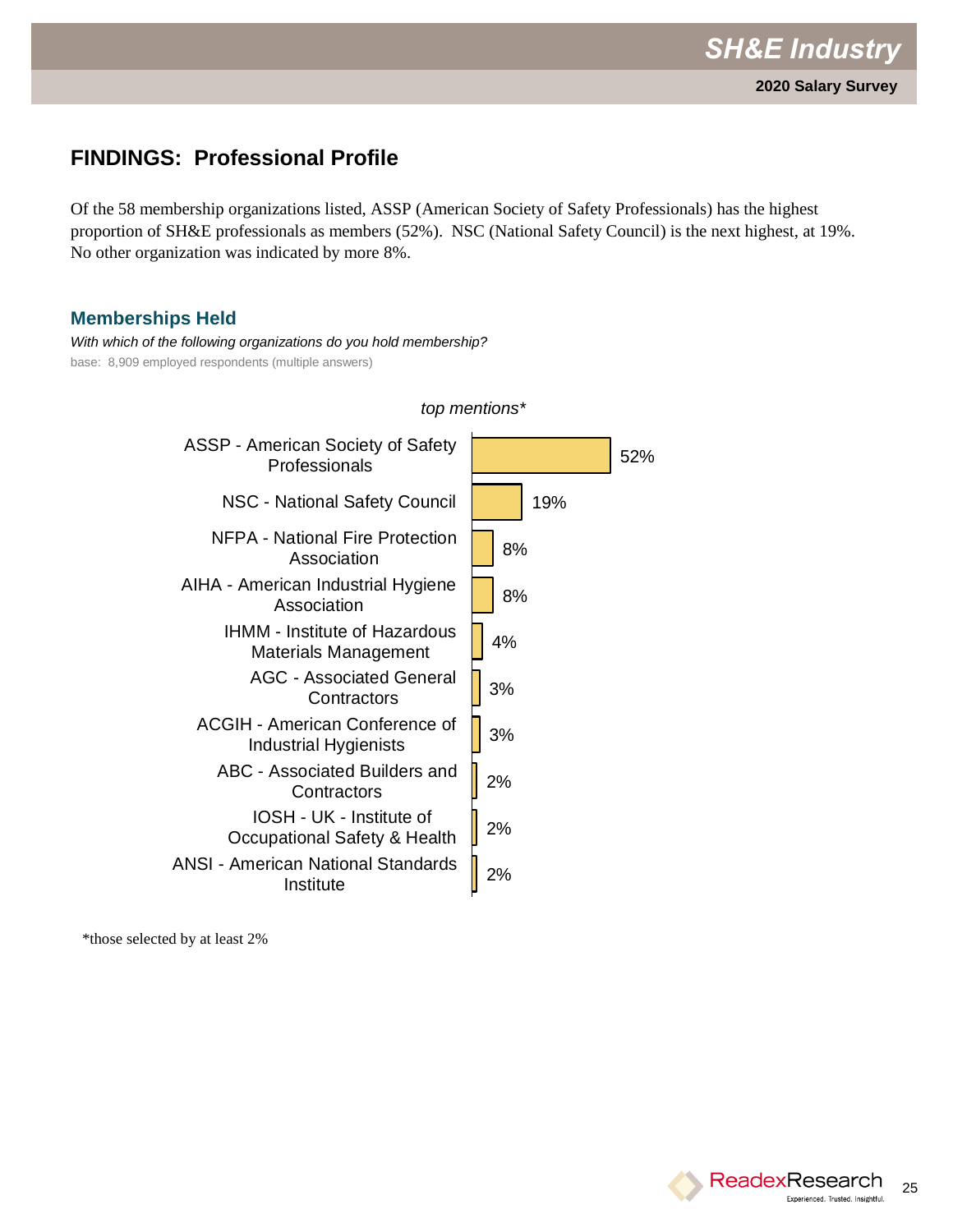### **FINDINGS: Demographics**

Four in five employed SH&E professionals (79%) have a Bachelor's degree or higher, including 32% with a Master's and 2% with a Doctoral degree.

84% of employed SH&E professionals completed their highest level of education in the U.S. By country, 88% of those in the U.S., 17% of those in Canada, and 18% of those in other countries completed their highest level of education in the U.S.

### **Education**





### **Location Where Highest Level of Education Earned**

*Where did you complete your highest level of education?* base: 8,909 employed respondents

|                  |              | <b>RESPONDENT'S COUNTRY</b> |        |       |
|------------------|--------------|-----------------------------|--------|-------|
|                  | <b>TOTAL</b> | <b>U.S.</b>                 | Canada | other |
| in the U.S.      | 84%          | 88%                         | 17%    | 18%   |
| outside the U.S. | 5%           | 1%                          | 71%    | 71%   |
| no answer        | 11%          | 11%                         | 12%    | 10%   |

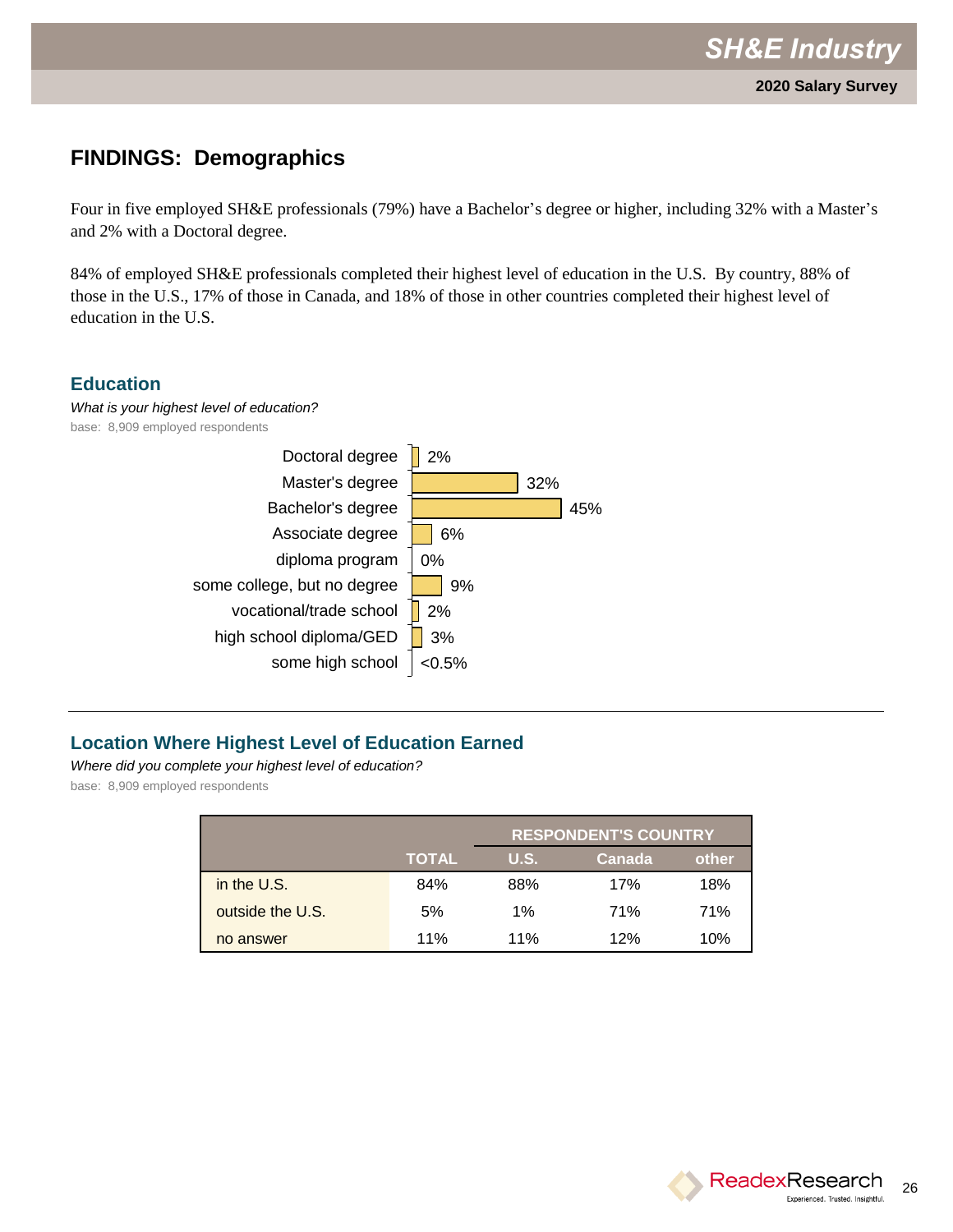## **FINDINGS: Demographics**

Male employed SH&E professionals outnumber females four to one. The typical age is 47, but a broad range of ages are represented.

#### **Gender**

*What is your gender?*  base: 8,909 employed respondents



#### **Age**

*What is your age?*  base: 8,909 employed respondents